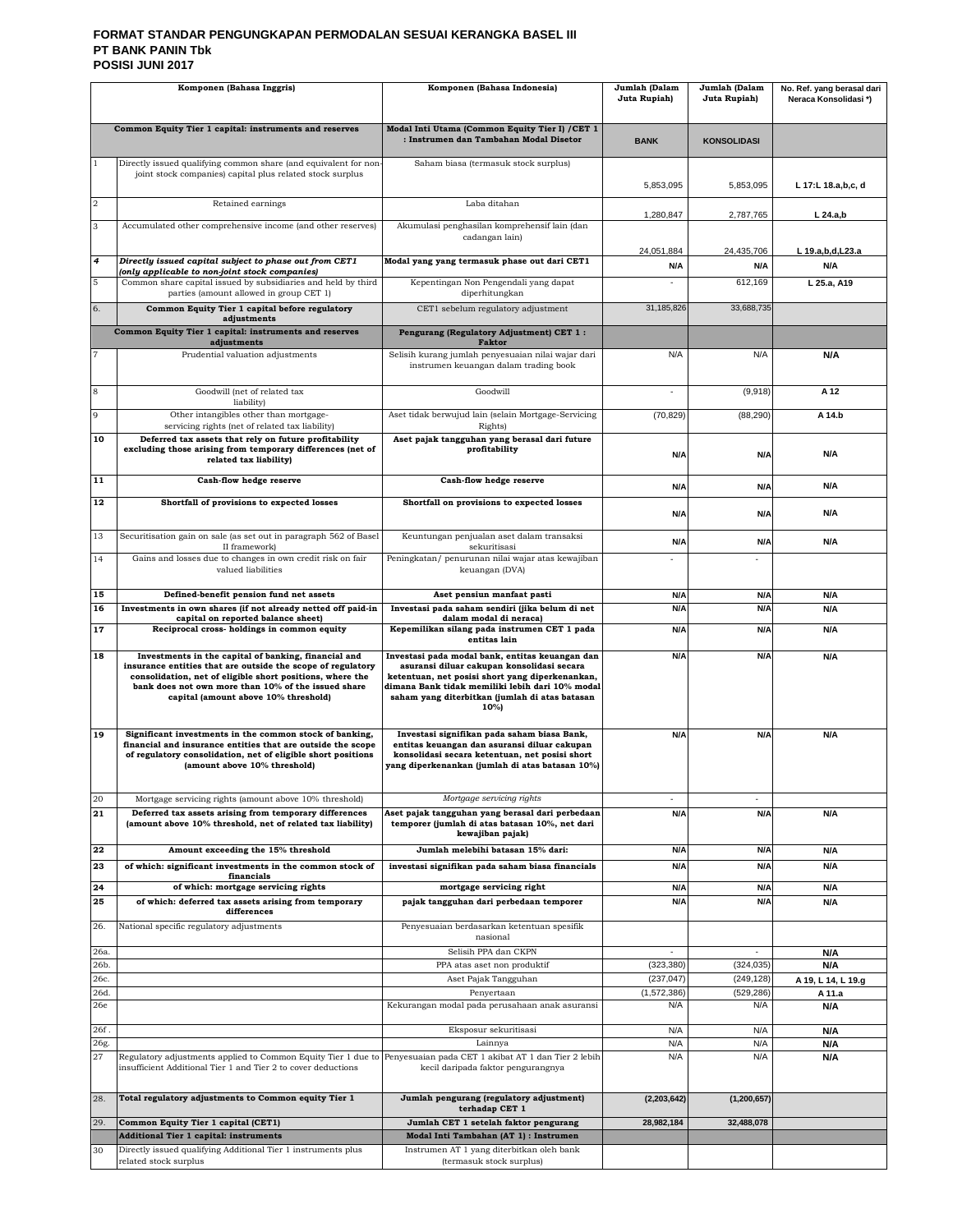#### **FORMAT STANDAR PENGUNGKAPAN PERMODALAN SESUAI KERANGKA BASEL III PT BANK PANIN Tbk POSISI JUNI 2017**

| Komponen (Bahasa Inggris) |                                                                                                                                                                                                                                                                                                             | Komponen (Bahasa Indonesia)                                                                                                                                                                                                                                   | Jumlah (Dalam<br>Juta Rupiah) | Jumlah (Dalam<br>Juta Rupiah) | No. Ref. yang berasal dari<br>Neraca Konsolidasi*) |
|---------------------------|-------------------------------------------------------------------------------------------------------------------------------------------------------------------------------------------------------------------------------------------------------------------------------------------------------------|---------------------------------------------------------------------------------------------------------------------------------------------------------------------------------------------------------------------------------------------------------------|-------------------------------|-------------------------------|----------------------------------------------------|
|                           |                                                                                                                                                                                                                                                                                                             |                                                                                                                                                                                                                                                               |                               |                               |                                                    |
|                           | Common Equity Tier 1 capital: instruments and reserves                                                                                                                                                                                                                                                      | Modal Inti Utama (Common Equity Tier I) / CET 1<br>: Instrumen dan Tambahan Modal Disetor                                                                                                                                                                     | <b>BANK</b>                   | <b>KONSOLIDASI</b>            |                                                    |
| 31                        | of which: classified as equity under applicable accounting<br>standards                                                                                                                                                                                                                                     | Yang diklasifikasikan sebagai ekuitas berdasarkan<br>standar akuntansi                                                                                                                                                                                        | N/A                           | N/A                           | N/A                                                |
| 32                        | of which: classified as liabilities under applicable accounting<br>standards                                                                                                                                                                                                                                | Yang diklasifikasikan sebagai liabilitas berdasarkan<br>standar akuntansi                                                                                                                                                                                     | N/A                           | N/A                           | N/A                                                |
| 33                        | Directly issued capital instruments subject to phase out<br>from Additional Tier 1                                                                                                                                                                                                                          | Modal yang yang termasuk phase out dari AT1                                                                                                                                                                                                                   | N/A                           | N/A                           | N/A                                                |
| 34                        | Additional Tier 1 instruments (and CET 1 instruments not<br>included in row 5) issued by subsidiaries and held by third<br>parties (amount allowed in group AT1)                                                                                                                                            | Instrumen AT1 yang diterbitkan oleh entitas anak<br>yang diakui dalam perhitungan KPMM secara<br>konsolidasi                                                                                                                                                  | N/A                           | N/A                           | N/A                                                |
| 35                        | of which: instruments issued by subsidiaries subject to<br>phase out                                                                                                                                                                                                                                        | Instrumen yang diterbitkan entitas anak yang<br>termasuk phase out                                                                                                                                                                                            | N/A                           | N/A                           | N/A                                                |
| 36                        | Additional Tier 1 capital before regulatory adjustments                                                                                                                                                                                                                                                     | Jumlah AT 1 sebelum regulatory adjustment                                                                                                                                                                                                                     |                               |                               |                                                    |
|                           | Additional Tier 1 capital: regulatory adjustments                                                                                                                                                                                                                                                           | Modal Inti Tambahan: Faktor Pengurang<br>(Regulatory Adjustment)                                                                                                                                                                                              |                               |                               |                                                    |
| 37                        | Investments in own Additional Tier 1<br>instruments                                                                                                                                                                                                                                                         | Investasi pada instrumen AT1 sendiri                                                                                                                                                                                                                          | N/A                           | N/A                           | <b>N/A</b>                                         |
| 38                        | Reciprocal cross-holdings in Additional Tier 1 instruments                                                                                                                                                                                                                                                  | Kepemilikan silang pada instrumen AT 1 pada<br>entitas lain                                                                                                                                                                                                   | N/A                           | N/A                           | N/A                                                |
| 39                        | Investments in the capital of Banking, financial and<br>insurance entities that are outside the scope of regulatory                                                                                                                                                                                         | Investasi pada modal bank, entitas keuangan dan<br>asuransi diluar cakupan konsolidasi secara                                                                                                                                                                 | N/A                           | N/A                           | N/A                                                |
|                           | consolidation, net of eligible short positions, where the<br>bank does not own more than 10% of the issued common                                                                                                                                                                                           | ketentuan, net posisi short yang diperkenankan,<br>dimana Bank tidak memiliki lebih dari 10% modal                                                                                                                                                            |                               |                               |                                                    |
|                           | share capital of the entity (amount above 10% threshold)                                                                                                                                                                                                                                                    | saham yang diterbitkan (jumlah di atas batasan<br>10%)                                                                                                                                                                                                        |                               |                               |                                                    |
| 40                        | Significant investments in the capital of banking, financial<br>and insurance entities that are outside the scope of<br>regulatory consolidation (net of eligible short positions)                                                                                                                          | Investasi signifikan pada modal Bank, entitas<br>keuangan dan asuransi di luar cakupan<br>konsolidasi secara ketentuan (net posisi short<br>yang diperkenankan)                                                                                               | N/A                           | N/A                           | N/A                                                |
| 41                        | National specific regulatory adjustments                                                                                                                                                                                                                                                                    | Penyesuaian berdasarkan ketentuan spesifik<br>nasional                                                                                                                                                                                                        |                               |                               |                                                    |
| 41 a.                     |                                                                                                                                                                                                                                                                                                             | Penempatan dana pada instrumen AT 1 pada Bank<br>lain                                                                                                                                                                                                         | N/A                           | N/A                           | N/A                                                |
| 42                        | Regulatory adjustments applied to Additional Tier 1 due to<br>insufficient Tier 2 to cover deductions                                                                                                                                                                                                       | Penyesuaian pada AT 1 akibat Tier 2 lebih kecil<br>daripada faktor pengurangnya                                                                                                                                                                               | N/A                           | N/A                           | N/A                                                |
| 43.                       | Total regulatory adjustments to Additional Tier 1 capital                                                                                                                                                                                                                                                   | Jumlah faktor pengurang (regulatory adjustment)<br>terhadap AT1                                                                                                                                                                                               |                               |                               |                                                    |
| 44.                       | <b>Additional Tier 1 capital (AT1)</b>                                                                                                                                                                                                                                                                      | Jumlah AT 1 setelah faktor pengurang                                                                                                                                                                                                                          |                               |                               |                                                    |
| 45.                       | Tier 1 capital $(T1 = CET1 + AT1)$                                                                                                                                                                                                                                                                          | Jumlah Modal Inti (Tier 1)<br>$(CET1 + AT1)$                                                                                                                                                                                                                  | 28,982,184                    | 32,488,078                    |                                                    |
|                           | Tier 2 capital: instruments and provisions                                                                                                                                                                                                                                                                  | Modal Pelengkap (Tier 2) : Instumen dan<br>cadangan                                                                                                                                                                                                           |                               |                               |                                                    |
| 46                        | Directly issued qualifying Tier 2 instruments plus related stock<br>surplus                                                                                                                                                                                                                                 | Instrumen T2 yang diterbitkan oleh bank (plus<br>related stock surplus)                                                                                                                                                                                       | 3,705,000                     | 3,705,000                     | $L$ 11.b                                           |
| 47                        | Directly issued capital instruments subject to phase out<br>from Tier 2                                                                                                                                                                                                                                     | Modal yang yang termasuk phase out dari Tier 2                                                                                                                                                                                                                | N/A                           | N/A                           | N/A                                                |
| 48                        | Tier 2 instruments (and CET1 and AT1 instruments not<br>included in rows 5 or 34) issued by subsidiaries and held by<br>third parties (amount allowed in group Tier 2)                                                                                                                                      | Instrumen Tier2 yang diterbitkan oleh entitas anak<br>yang diakui dalam perhitungan KPMM secara<br>konsolidasi                                                                                                                                                | ×                             | $\overline{\phantom{a}}$      |                                                    |
| 49                        | of which: instruments issued by subsidiaries subject to<br>phase out                                                                                                                                                                                                                                        | Modal yang diterbitkan entitas anak yang<br>termasuk phase out                                                                                                                                                                                                | N/A                           | N/A                           | Ν/Α                                                |
| 50                        | Provisions                                                                                                                                                                                                                                                                                                  | cadangan umum PPA atas aset produktif yang wajib<br>dihitung dengan jumlah paling tinggi sebesar 1,25%<br>dari ATMR untuk Risiko Kredit                                                                                                                       | 1,337,816                     | 1,493,032                     | N/A                                                |
| 51.                       | Tier 2 capital before regulatory adjustments                                                                                                                                                                                                                                                                | Jumlah Modal Pelengkap (Tier 2) sebelum faktor<br>pengurang                                                                                                                                                                                                   | 5,042,816                     | 5,198,032                     |                                                    |
|                           | Tier 2 capital: regulatory adjustments                                                                                                                                                                                                                                                                      | Modal Pelengkap (Tier 2) : Faktor Pengurang<br>(Regulatory Adjustment)                                                                                                                                                                                        |                               |                               |                                                    |
| 52                        | Investments in own Tier 2 instruments                                                                                                                                                                                                                                                                       | Investasi pada instrumen Tier 2 sendiri                                                                                                                                                                                                                       | N/A                           | N/A                           | N/A                                                |
| 53                        | Reciprocal cross-holdings in Tier 2 instruments                                                                                                                                                                                                                                                             | Kepemilikan silang pada instrumen Tier 2 pada<br>entitas lain                                                                                                                                                                                                 | N/A                           | N/A                           | N/A                                                |
| 54                        | Investments in the capital of banking, financial and<br>insurance entities that are outside the scope of regulatory<br>consolidation, net of eligible short positions, where the<br>bank does not own more than 10% of the issued common<br>share capital of the entity (amount above the 10%<br>threshold) | Investasi pada modal bank, entitas keuangan dan<br>asuransi diluar cakupan konsolidasi secara<br>ketentuan, net posisi short yang diperkenankan,<br>dimana Bank tidak memiliki lebih dari 10% modal<br>saham yang diterbitkan (jumlah di atas batasan<br>10%) | N/A                           | N/A                           | N/A                                                |
| 55                        | Significant investments in the capital banking, financial<br>and insurance entities that are outside the scope of<br>regulatory consolidation (net of eligible short positions)                                                                                                                             | Investasi signifikan pada modal Bank, entitas<br>keuangan dan asuransi di luar cakupan<br>konsolidasi secara ketentuan (net posisi short<br>yang diperkenankan)                                                                                               | N/A                           | N/A                           | N/A                                                |
| 56                        | National specific regulatory adjustments                                                                                                                                                                                                                                                                    | Penyesuaian berdasarkan ketentuan spesifik<br>nasional                                                                                                                                                                                                        |                               |                               |                                                    |
| 56 a                      |                                                                                                                                                                                                                                                                                                             | Sinking fund                                                                                                                                                                                                                                                  | ä,                            | ×,                            |                                                    |
| 56 b.                     |                                                                                                                                                                                                                                                                                                             | Penempatan dana pada instrumen Tier 2 pada Bank<br>lain                                                                                                                                                                                                       | ä,                            | (10, 852)                     | A.5.a.1, b.1, c.1                                  |
| 57.                       | Total regulatory adjustments to Tier 2 capital                                                                                                                                                                                                                                                              | Jumlah faktor pengurang (regulatory adjustment)<br><b>Modal Pelengkap</b>                                                                                                                                                                                     |                               | (10, 852)                     |                                                    |
| 58.                       | Tier 2 capital (T2)                                                                                                                                                                                                                                                                                         | Jumlah Modal Pelengkap (T2) setelah<br>regulatory adjustment                                                                                                                                                                                                  | 5,042,816                     | 5,187,180                     |                                                    |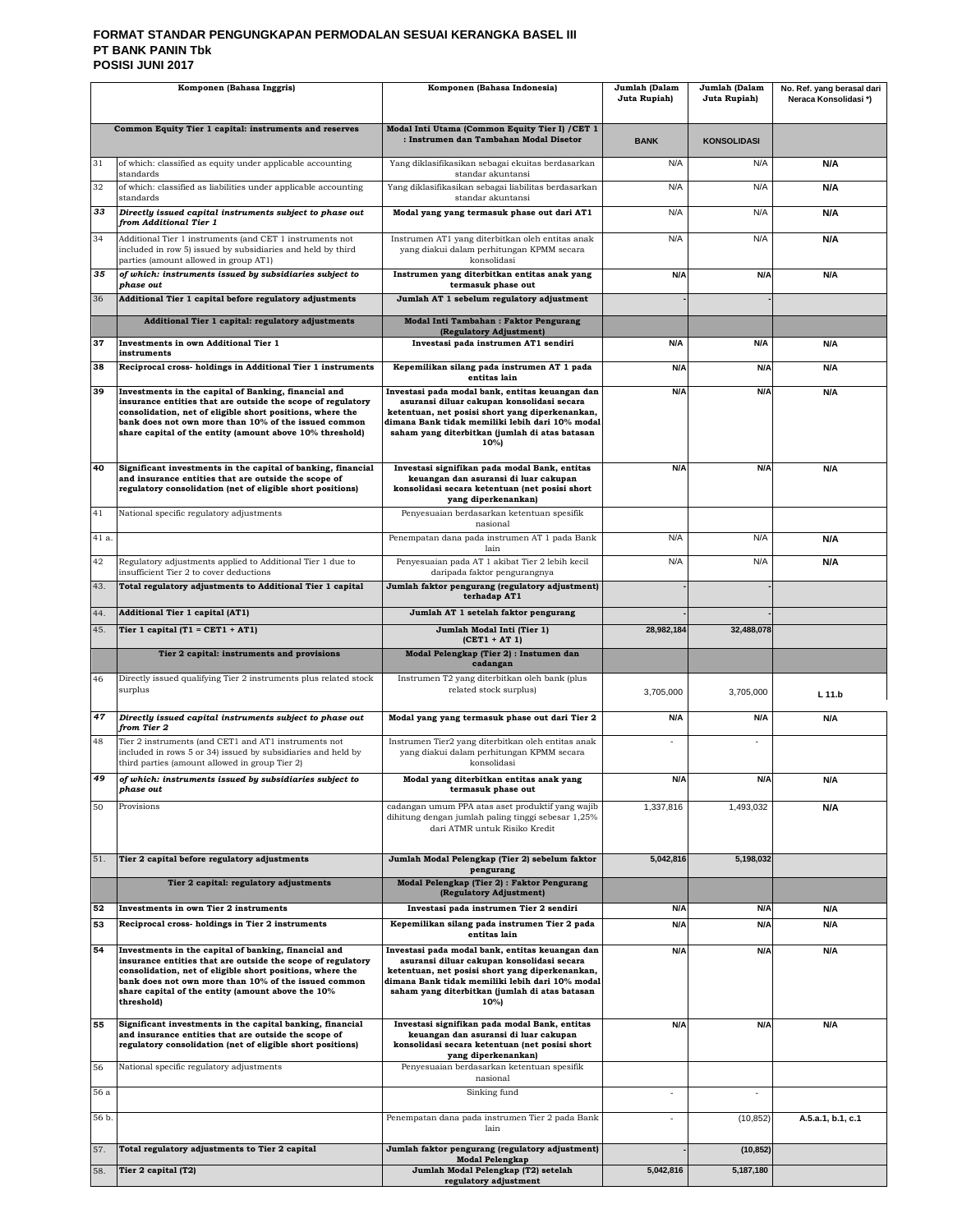#### **FORMAT STANDAR PENGUNGKAPAN PERMODALAN SESUAI KERANGKA BASEL III PT BANK PANIN Tbk POSISI JUNI 2017**

|                                                                                                                                                                                                                                               | Komponen (Bahasa Inggris)                                                                                                                | Komponen (Bahasa Indonesia)                                                                                                                     | Jumlah (Dalam<br>Juta Rupiah) | Jumlah (Dalam<br>Juta Rupiah) | No. Ref. yang berasal dari<br>Neraca Konsolidasi*) |
|-----------------------------------------------------------------------------------------------------------------------------------------------------------------------------------------------------------------------------------------------|------------------------------------------------------------------------------------------------------------------------------------------|-------------------------------------------------------------------------------------------------------------------------------------------------|-------------------------------|-------------------------------|----------------------------------------------------|
|                                                                                                                                                                                                                                               | Common Equity Tier 1 capital: instruments and reserves                                                                                   | Modal Inti Utama (Common Equity Tier I) / CET 1<br>: Instrumen dan Tambahan Modal Disetor                                                       | <b>BANK</b>                   | <b>KONSOLIDASI</b>            |                                                    |
| 59.                                                                                                                                                                                                                                           | Total capital $(TC = T1 + T2)$                                                                                                           | Total Modal (Modal Inti + Modal Pelengkap)                                                                                                      | 34,025,000                    | 37,675,258                    |                                                    |
| 60.                                                                                                                                                                                                                                           | Total risk weighted assets                                                                                                               | <b>Total Aset Tertimbang Menurut Risiko (ATMR)</b>                                                                                              | 151,710,013                   | 168,284,431                   |                                                    |
|                                                                                                                                                                                                                                               | <b>Capital ratios and buffers</b>                                                                                                        | Rasio Kecukupan Pemenuhan<br>Modal Minimum (KPMM) dan Tambahan Modal<br>(Capital Buffer)                                                        |                               |                               |                                                    |
| 61.                                                                                                                                                                                                                                           | Common Equity Tier 1 (as a percentage of risk weighted assets)                                                                           | Rasio Modal Inti Utama (CET1) - prosentase<br>terhadap ATMR                                                                                     | 19.10%                        | 19.31%                        |                                                    |
| 62.                                                                                                                                                                                                                                           | Tier 1 (as a percentage of risk weighted assets)                                                                                         | Rasio Modal Inti (Tier 1) - prosentase terhadap ATMR                                                                                            | 19.10%                        | 19.31%                        |                                                    |
| 63.                                                                                                                                                                                                                                           | Total capital (as a percentage of risk weighted assets)                                                                                  | Rasio Total Modal - prosentase terhadap ATMR                                                                                                    | 22.43%                        | 22.39%                        |                                                    |
| 64.<br>Institution specific buffer requirement (minimum CET1<br>requirement plus capital conservation buffer plus<br>countercyclical buffer requirements plus G-SIB buffer<br>requirement, expressed as a percentage of risk weighted assets) |                                                                                                                                          | Tambahan modal (buffer) - prosentase terhadap<br><b>AMTR</b>                                                                                    |                               |                               |                                                    |
| 65                                                                                                                                                                                                                                            | of which: capital conservation<br>buffer requirement                                                                                     | Capital Conservation Buffer                                                                                                                     | 1.250%                        | 1.250%                        |                                                    |
| 66                                                                                                                                                                                                                                            | of which: bank specific countercyclical buffer requirement                                                                               | Countercyclical Buffer                                                                                                                          | 0.00%                         | 0.00%                         |                                                    |
| 67<br>68.                                                                                                                                                                                                                                     | of which: G-SIB buffer requirement<br>Common Equity Tier 1 available to meet buffers (as a percentage<br>of risk weighted assets)        | Capital Surcharge untuk D-SIB<br>Modal Inti Utama (CET 1) yang tersedia untuk<br>memenuhi Tambahan Modal (Buffer) - prosentase<br>terhadap ATMR | 0.50%<br>13.10%               | 0.50%<br>13.17%               |                                                    |
|                                                                                                                                                                                                                                               | <b>National minimal</b><br>(if different from<br>Basel 3)                                                                                | National minimal<br>(if different from<br>Basel 3)                                                                                              |                               |                               |                                                    |
| 69                                                                                                                                                                                                                                            | National Common Equity Tier 1 minimum ratio (if different<br>from Basel 3 minimum)                                                       | Rasio terendah CET 1 nasional (jika berbeda<br>dengan Basel 3)                                                                                  | N/A                           | N/A                           | N/A                                                |
| 70                                                                                                                                                                                                                                            | National Tier 1 minimum ratio (if different from Basel 3<br>minimum)                                                                     | Rasio terendah Tier 1 nasional (jika berbeda<br>dengan Basel 3)                                                                                 | N/A                           | N/A                           | N/A                                                |
| 71                                                                                                                                                                                                                                            | National total capital minimum ratio (if different from Basel<br>3 minimum)                                                              | Rasio terendah total modal nasional (jika berbeda<br>dengan Basel 3)                                                                            | N/A                           | N/A                           | N/A                                                |
|                                                                                                                                                                                                                                               | Amounts below the thresholds for deduction (before risk<br>weighting)                                                                    | Jumlah di bawah batasan pengurangan (sebelum<br>pembobotan risiko)                                                                              |                               |                               |                                                    |
| 72                                                                                                                                                                                                                                            | Non-significant investments in the capital of other<br>financials                                                                        | Investasi non- signifikan pada modal entitas<br>keuangan lain                                                                                   | N/A                           | N/A                           | N/A                                                |
| 73                                                                                                                                                                                                                                            | Significant investments in the common stock of financials                                                                                | Investasi signifikan pada saham biasa entitas<br>keuangan                                                                                       | N/A                           | N/A                           | N/A                                                |
| 74                                                                                                                                                                                                                                            | Mortgage servicing rights (net of related tax liability)                                                                                 | Mortgage servicing rights (net dari kewajiban<br>pajak)                                                                                         | N/A                           | N/A                           | N/A                                                |
| 75                                                                                                                                                                                                                                            | Deferred tax assets arising from temporary differences (net<br>of related tax liability)                                                 | Aset pajak tangguhan yang berasal dari perbedaan<br>temporer (net dari kewajiban pajak)                                                         | N/A                           | N/A                           | N/A                                                |
|                                                                                                                                                                                                                                               | Applicable caps on the inclusion of provisions in Tier 2                                                                                 | Cap yang dikenakan untuk provisi pada Tier 2                                                                                                    |                               |                               |                                                    |
| 76                                                                                                                                                                                                                                            | Provisions eligible for inclusion in Tier 2 in respect of<br>exposures subject to standardised approach (prior to<br>application of cap) | Provisi yang dapat diakui sebagai Tier 2 sesuai<br>dengan eksposur berdasarkan pendekatan standar<br>(sebelum dikenakan cap)                    | N/A                           | N/A                           | N/A                                                |
| 77                                                                                                                                                                                                                                            | Cap on inclusion of provisions in Tier 2 under standardised<br>арргоасп                                                                  | Cap atas provisi yang diakui sebagai Tier 2<br>berdasarkan pendekatan st andar                                                                  | N/A                           | N/A                           | N/A                                                |
| 78                                                                                                                                                                                                                                            | Provisions eligible for inclusion in Tier 2 in respect of<br>exposures subject to standardised approach (prior to<br>application of cap) | Provisi yang dapat diakui sebagai Tier 2 sesuai<br>dengan eksposur berdasarkan pendekatan IRB<br>(sebelum dikenakan cap)                        | N/A                           | N/A                           | N/A                                                |
| 79                                                                                                                                                                                                                                            | Cap for inclusion of provisions in Tier 2 under internal<br>ratings-based approach                                                       | Cap atas provisi yang diakui sebagai Tier 2<br>berdasarkan pendekatan IRB                                                                       | N/A                           | N/A                           | N/A                                                |
|                                                                                                                                                                                                                                               | Capital instruments subject to phase-out arrangements<br>(only applicable between 1 Jan 2018 and 1 Jan 2022)                             | Instrumen Modal yang termasuk phase out (hanya<br>berlaku antara 1 Jan 2018 s.d. 1 Jan 2022)                                                    |                               |                               |                                                    |
| 80                                                                                                                                                                                                                                            | Current cap on CET1 instruments subject to phase out<br>arrangements                                                                     | Cap pada CET 1 yang temasuk phase out                                                                                                           | N/A                           | N/A                           | N/A                                                |
| 81                                                                                                                                                                                                                                            | Amount excluded from CET1 due to cap (excess over cap<br>after redemptions and maturities)                                               | Jumlah yang dikecualikan dari CET1 karena<br>adanya cap (kelebihan di atas cap setelah<br>redemptions dan maturities)                           | N/A                           | N/A                           | N/A                                                |
| 82                                                                                                                                                                                                                                            | Current cap on AT1 instruments subject to phase out<br>arrangements                                                                      | Cap pada AT1 yang temasuk phase out                                                                                                             | N/A                           | N/A                           | N/A                                                |
| 83                                                                                                                                                                                                                                            | Amount excluded from AT1 due to cap (excess over cap<br>after redemptions and maturities)                                                | Jumlah yang dikecualikan dari AT1 karena<br>adanya cap (kelebihan di atas cap setelah<br>redemptions dan maturities)                            | N/A                           | N/A                           | N/A                                                |
| 84                                                                                                                                                                                                                                            | Current cap on T2 instruments subject to phase out<br>arrangements                                                                       | Cap pada Tier2 yang temasuk phase out                                                                                                           | N/A                           | N/A                           | N/A                                                |
| 85                                                                                                                                                                                                                                            | Amount excluded from T2 due to cap (excess over cap after<br>redemptions and maturities)                                                 | Jumlah yang dikecualikan dari Tier2 karena<br>adanya cap (kelebihan di atas cap setelah<br>redemptions dan maturities)                          | N/A                           | N/A                           | N/A                                                |

Keterangan: A = Aset L = Liabilitas LR = Laba Rugi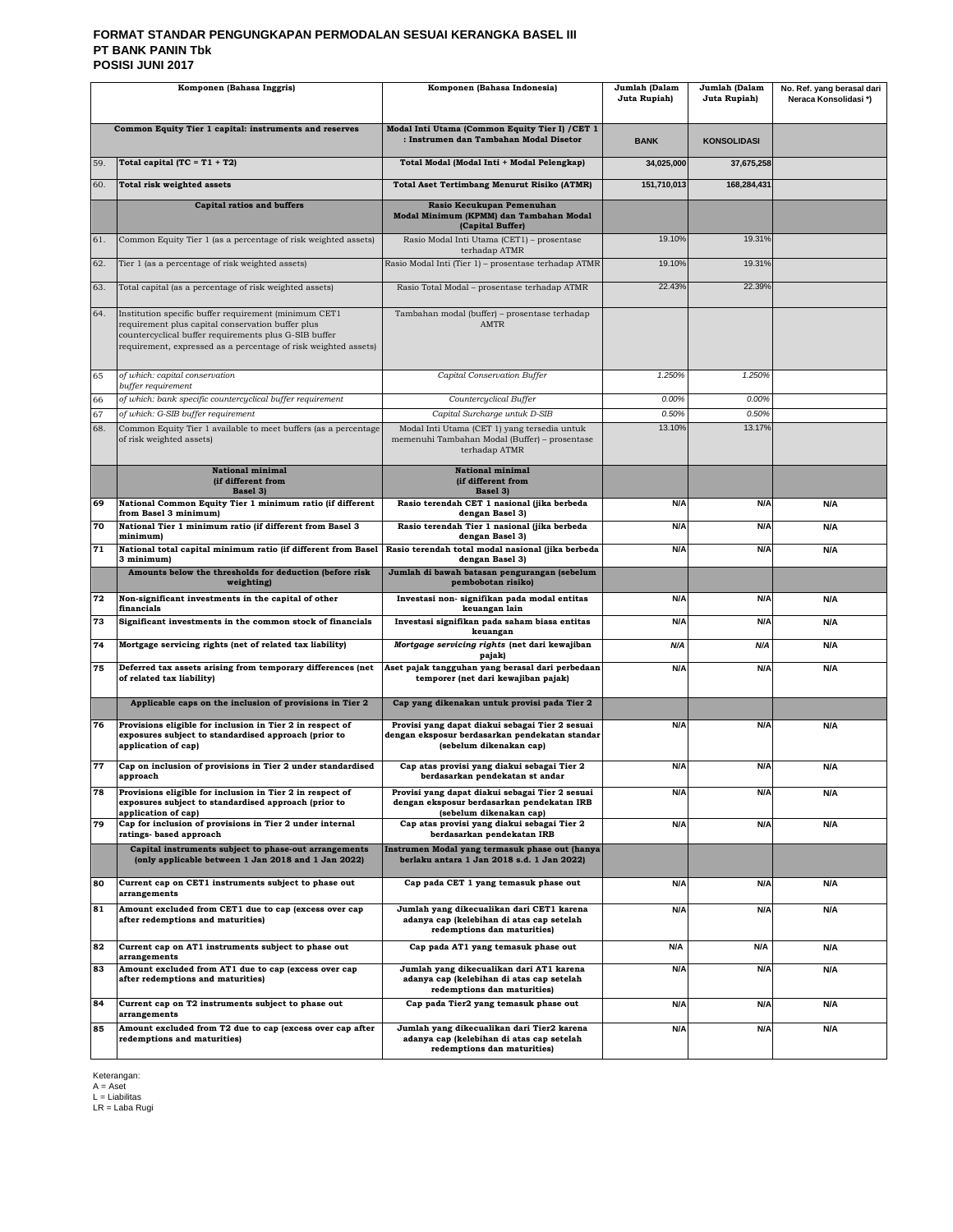### **REKONSILIASI PERMODALAN PT BANK PANIN Tbk POSISI JUNI 2017**

### **(Dalam Juta Rupiah)**

|          |                                                                                                                                |                                      | <b>BANK</b>                                                                                   |              | <b>KONSOLIDASI</b>      |                                                                                           |              |
|----------|--------------------------------------------------------------------------------------------------------------------------------|--------------------------------------|-----------------------------------------------------------------------------------------------|--------------|-------------------------|-------------------------------------------------------------------------------------------|--------------|
| No.      | POS-POS                                                                                                                        | Neraca Publikasi                     | Neraca Konsolidasian dengan<br>cakupan konsolidasi<br>berdasarkan ketentuan kehati-<br>hatian | No Referensi | Neraca Publikasi        | Neraca Konsolidasian dengan<br>cakupan konsolidasi berdasarkan<br>ketentuan kehati-hatian | No Referensi |
|          |                                                                                                                                | <b>JUNI 2017</b>                     | <b>JUNI 2017</b>                                                                              |              | <b>JUNI 2017</b>        | <b>JUNI 2017</b>                                                                          |              |
|          | <b>ASET</b>                                                                                                                    |                                      |                                                                                               |              |                         |                                                                                           |              |
| 1.<br>2. | Kas<br>Penempatan pada Bank Indonesia                                                                                          | 1,846,623<br>12,069,209<br>7,843,654 | 1,846,623<br>12,069,209                                                                       |              | 1,873,476<br>12,841,343 | 1,873,476<br>12,841,343                                                                   |              |
| 3.       | Penempatan pada bank lain                                                                                                      |                                      | 7,843,654                                                                                     |              | 7,975,226               | 7,975,226                                                                                 |              |
| 4.       | Tagihan spot dan derivatif                                                                                                     | 4,893                                | 4,893                                                                                         |              | 4,893                   | 4,893                                                                                     |              |
| 5.       | Surat berharga<br>a. Diukur pada nilai wajar melalui laporan laba/rugi<br>a.1 subordinasi bank<br>a.2 selain subordinasi bank  | 656,841                              | 656,841                                                                                       | A 5.a,1      | 677,838                 | 10,852<br>666,986                                                                         | A 5.a,1      |
|          | b. Tersedia untuk dijual                                                                                                       | 3,330,991                            |                                                                                               |              | 3,424,007               |                                                                                           |              |
|          | b.1 subordinasi bank                                                                                                           |                                      |                                                                                               | A 5.b,1      |                         |                                                                                           | A 5.b,1      |
|          | b.2 selain subordinasi bank                                                                                                    |                                      | 3,330,991                                                                                     |              |                         | 3,424,007                                                                                 |              |
|          | c. Dimiliki hingga jatuh tempo                                                                                                 | 16,396,696                           |                                                                                               |              | 17,355,197              |                                                                                           |              |
|          | c.1 subordinasi bank                                                                                                           |                                      |                                                                                               | A 5.c,1      |                         |                                                                                           | A 5.c,1      |
|          | c.2 selain subordinasi bank                                                                                                    |                                      | 16,396,696                                                                                    |              |                         | 17,355,197                                                                                |              |
|          | d. Pinjaman yang diberikan dan piutang                                                                                         |                                      |                                                                                               |              |                         |                                                                                           |              |
| 6.       | Surat berharga yang dijual dengan janji dibeli kembali (repo)                                                                  | 6,745,051                            | 6,745,051                                                                                     |              | 6,745,051               | 6,745,051                                                                                 |              |
| 7.       | Tagihan atas surat berharga yang dibeli dengan janji                                                                           |                                      |                                                                                               |              |                         |                                                                                           |              |
|          | dijual kembali (reverse repo)                                                                                                  | 7,271,090                            | 7,271,090                                                                                     |              | 7,340,087               | 7,340,087                                                                                 |              |
| 8.       | Tagihan akseptasi                                                                                                              | 2,469,798                            | 2,469,798                                                                                     |              | 2,469,798               | 2,469,798                                                                                 |              |
| 9.       | Kredit<br>a. Diukur pada nilai wajar melalui laporan laba/rugi<br>b. Tersedia untuk dijual<br>c. Dimiliki hingga jatuh tempo   |                                      |                                                                                               |              |                         |                                                                                           |              |
|          | d. Pinjaman yang diberikan dan piutang                                                                                         | 124,333,664                          | 124,333,664                                                                                   |              | 138,104,651             | 138,104,651                                                                               |              |
| 10.      | Pembiayaan syariah                                                                                                             |                                      |                                                                                               |              |                         |                                                                                           |              |
| 11.      | Penyertaan                                                                                                                     | 1,590,301                            |                                                                                               |              | 588,907                 |                                                                                           |              |
|          | a. Penyertaan sebagai pengurang Modal                                                                                          |                                      | 1,572,386                                                                                     | A 11.a       |                         | 529,286                                                                                   | A 11.a       |
|          | b. Pemyertaan bukan sebagai pengurang Modal                                                                                    |                                      | 17,915                                                                                        |              |                         | 59,621                                                                                    |              |
| 12.      | Goodwill                                                                                                                       | ÷,                                   |                                                                                               |              | 9,918                   | 9,918                                                                                     |              |
| 13.      | Cadangan kerugian penurunan nilai aset keuangan -/-                                                                            |                                      |                                                                                               |              |                         |                                                                                           |              |
|          | a. Surat berharga                                                                                                              | (6, 250)                             | (6, 250)                                                                                      |              | (6, 300)                | (6, 300)                                                                                  |              |
|          | b. Kredit                                                                                                                      | (3, 148, 156)                        | (3, 148, 156)                                                                                 |              | (3,472,482)             | (3,472,482)                                                                               |              |
|          | c. Lainnya                                                                                                                     | (625)                                | (625)                                                                                         |              | (63, 637)               | (63, 637)                                                                                 |              |
| 14.      | Aset tidak berwujud                                                                                                            | 269,826                              |                                                                                               |              | 292,984                 |                                                                                           |              |
|          | a, Aset tidak berwujud Servicing Mortgage                                                                                      |                                      |                                                                                               | A 14.a       |                         |                                                                                           | A 14.a       |
|          | b, Aset tidak berwujud selain Servicing Mortgage                                                                               |                                      | 269,826                                                                                       | A 14.b       |                         | 292,984                                                                                   | A 14.b       |
|          | Akumulasi amortisasi aset tidak berwujud -/-                                                                                   | (198, 997)                           |                                                                                               |              | (204, 694)              |                                                                                           |              |
|          |                                                                                                                                |                                      |                                                                                               | A 14.a       |                         |                                                                                           | A 14.a       |
|          | a, Akumulasi amortisasi aset tidak berwujud Servicing Mortgage<br>b, Akumulasi amortisasi aset tidak berwujud selain Servicing |                                      |                                                                                               |              |                         |                                                                                           |              |
|          | Mortgage                                                                                                                       |                                      | (198, 997)                                                                                    | A 14.b       |                         | (204, 694)                                                                                | A 14.b       |
| 15.      | Aset tetap dan inventaris                                                                                                      | 9,818,987                            | 9,818,987                                                                                     |              | 10,146,984              | 10,146,984                                                                                |              |
|          | Akumulasi penyusutan aset tetap dan inventaris -/-                                                                             | (332, 645)                           | (332, 645)                                                                                    |              | (381, 791)              | (381, 791)                                                                                |              |
| 16.      | Aset non Produktif                                                                                                             |                                      |                                                                                               |              |                         |                                                                                           |              |
|          | a. Properti Terbengkalai                                                                                                       | 186,896                              | 186,896                                                                                       |              | 186,896                 | 186,896                                                                                   |              |
|          | b. Aset yang diambil alih                                                                                                      | 421,423                              | 421,423                                                                                       |              | 581,936                 | 581,936                                                                                   |              |
|          | c. Rekening tunda                                                                                                              |                                      |                                                                                               |              |                         |                                                                                           |              |
|          | d. Aset antar kantor                                                                                                           |                                      |                                                                                               |              |                         |                                                                                           |              |
|          | i. Melakukan kegiatan operasional di Indonesia                                                                                 |                                      |                                                                                               |              |                         |                                                                                           |              |
|          | ii. Melakukan kegiatan operasional di luar Indonesia                                                                           |                                      |                                                                                               |              |                         |                                                                                           |              |
| 17.      | Cadangan kerugian penurunan nilai aset keuangan lainnya-/-                                                                     |                                      |                                                                                               |              |                         |                                                                                           |              |
| 18.      | Sewa pembiayaan                                                                                                                |                                      |                                                                                               |              | 2,238,028               | 2,238,028                                                                                 |              |
| 19.      | Aset pajak tangguhan                                                                                                           | 283,026                              | 283,026                                                                                       |              | 295,889                 | 295,889                                                                                   |              |
| 20.      | Aset lainnya                                                                                                                   | 1,453,493                            | 1,453,493                                                                                     |              | 1,712,691               | 1,712,691                                                                                 |              |
|          | <b>TOTAL ASET</b>                                                                                                              |                                      |                                                                                               |              |                         |                                                                                           |              |
|          |                                                                                                                                | 193,305,789                          | 193,305,789                                                                                   |              | 210,736,896             | 210,736,896                                                                               |              |

|     |                                                                             |                  | <b>BANK</b>                                                                                   |                     | <b>KONSOLIDASI</b> |                                                                                           |              |
|-----|-----------------------------------------------------------------------------|------------------|-----------------------------------------------------------------------------------------------|---------------------|--------------------|-------------------------------------------------------------------------------------------|--------------|
| No. | POS-POS                                                                     | Neraca Publikasi | Neraca Konsolidasian dengan<br>cakupan konsolidasi<br>berdasarkan ketentuan kehati-<br>hatian | <b>No Referensi</b> | Neraca Publikasi   | Neraca Konsolidasian dengan<br>cakupan konsolidasi berdasarkan<br>ketentuan kehati-hatian | No Referensi |
|     |                                                                             | <b>JUNI 2017</b> | <b>JUNI 2017</b>                                                                              |                     | <b>JUNI 2017</b>   | <b>JUNI 2017</b>                                                                          |              |
|     | <b>LIABILITAS DAN EKUITAS</b>                                               |                  |                                                                                               |                     |                    |                                                                                           |              |
|     |                                                                             |                  |                                                                                               |                     |                    |                                                                                           |              |
|     | <b>LIABILITAS</b>                                                           |                  |                                                                                               |                     |                    |                                                                                           |              |
| 1.  | Giro                                                                        | 10,130,131       | 10,130,131                                                                                    |                     | 10,467,452         | 10,467,452                                                                                |              |
| 2.  | Tabungan                                                                    | 40,832,870       | 40,832,870                                                                                    |                     | 41,666,203         | 41,666,203                                                                                |              |
| 3.  | Simpanan berjangka                                                          | 82,275,799       | 82,275,799                                                                                    |                     | 89,309,307         | 89,309,307                                                                                |              |
| 4.  | Dana investasi revenue sharing                                              |                  |                                                                                               |                     |                    |                                                                                           |              |
| 5.  | Pinjaman dari Bank Indonesia                                                |                  |                                                                                               |                     |                    |                                                                                           |              |
| 6.  | Pinjaman dari bank lain                                                     | 4,310,465        | 4,310,465                                                                                     |                     | 4,564,068          | 4,564,068                                                                                 |              |
| 7.  | Liabilitas spot dan derivatif                                               | 2,988            | 2,988                                                                                         |                     | 2,988              | 2,988                                                                                     |              |
| 8.  | Utang atas surat berharga yang dijual dengan janji                          |                  |                                                                                               |                     |                    |                                                                                           |              |
|     | dibeli kembali (repo)                                                       | 6,351,243        | 6,351,243                                                                                     |                     | 6,351,243          | 6,351,243                                                                                 |              |
| 9.  | Utang akseptasi                                                             | 2,474,503        | 2,474,503                                                                                     |                     | 2,474,503          | 2,474,503                                                                                 |              |
| 10. | Surat berharga yang diterbitkan                                             | 5,112,395        | 5,112,395                                                                                     |                     | 5,851,340          | 5,851,340                                                                                 |              |
| 11. | Pinjaman yang diterima                                                      | 7,396,498        |                                                                                               |                     | 10,617,533         |                                                                                           |              |
|     | a. Pinjaman yang diterima                                                   |                  | 458,169                                                                                       |                     |                    | 3,679,204                                                                                 |              |
|     | b. Modal pinjaman bank                                                      |                  | 6,960,000                                                                                     | L 11.b              |                    | 6,960,000                                                                                 | L 11.b       |
|     | c. Modal pinjaman anak                                                      |                  |                                                                                               |                     |                    |                                                                                           | $L$ 11. $c$  |
|     | d. emisi Obligasi                                                           |                  | (21, 671)                                                                                     |                     |                    | (21, 671)                                                                                 |              |
| 12. | Setoran jaminan                                                             | 190,739          | 190,739                                                                                       |                     | 208,026            | 208,026                                                                                   |              |
| 13. | Liabilitas antar kantor                                                     |                  |                                                                                               |                     |                    |                                                                                           |              |
|     | a. Melakukan kegiatan operasional di Indonesia                              | 501              | 501                                                                                           |                     | 501                | 501                                                                                       |              |
|     | b. Melakukan kegiatan operasional di luar Indonesia                         |                  |                                                                                               |                     |                    |                                                                                           |              |
| 14. | Liabilitas pajak tangguhan                                                  |                  |                                                                                               |                     |                    |                                                                                           |              |
| 15. | Liabilitas lainnya                                                          | 3,084,074        | 3,084,074                                                                                     |                     | 3,504,463          | 3,504,463                                                                                 |              |
| 16. | Dana investasi profit sharing                                               |                  |                                                                                               |                     |                    |                                                                                           |              |
|     | <b>TOTAL LIABILITAS</b>                                                     | 162,162,206      | 162,162,206                                                                                   |                     | 175,017,627        | 175,017,627                                                                               |              |
|     |                                                                             |                  |                                                                                               |                     |                    |                                                                                           |              |
|     | <b>EKUITAS</b>                                                              |                  |                                                                                               |                     |                    |                                                                                           |              |
| 17. | Modal disetor                                                               |                  |                                                                                               |                     |                    |                                                                                           |              |
|     | a. Modal dasar                                                              | 9,600,000        | 9,600,000                                                                                     |                     | 9,600,000          | 9,600,000                                                                                 |              |
|     | b. Modal yang belum disetor -/-                                             | (7, 191, 235)    | (7, 191, 235)                                                                                 |                     | (7, 191, 235)      | (7, 191, 235)                                                                             |              |
| 18. | c. Saham yang dibeli kembali (treasury stock) -/-<br>Tambahan modal disetor |                  |                                                                                               |                     |                    |                                                                                           |              |
|     |                                                                             |                  |                                                                                               |                     |                    |                                                                                           |              |
|     | a. Agio<br>b. Disagio -/-                                                   | 3,444,330        | 3,444,330                                                                                     |                     | 3,444,330          | 3,444,330                                                                                 |              |
|     |                                                                             |                  |                                                                                               |                     |                    |                                                                                           |              |
|     | c. Modal Sumbangan<br>d. Dana setoran modal                                 |                  |                                                                                               |                     |                    |                                                                                           |              |
|     | e. Lainnya                                                                  |                  |                                                                                               |                     | (52, 867)          | (52, 867)                                                                                 |              |
| 19. | Pendapatan (kerugian) komprehensif lainnya                                  |                  |                                                                                               |                     |                    |                                                                                           |              |
|     | a. Penyesuaian akibat penjabaran laporan keuangan dalam                     |                  |                                                                                               |                     |                    |                                                                                           |              |
|     | mata uang asing                                                             |                  |                                                                                               |                     |                    |                                                                                           |              |
|     | b. Keuntungan (kerugian) dari perubahan nilai aset keuangan                 |                  |                                                                                               |                     |                    |                                                                                           |              |
|     | dalam kelompok tersedia untuk dijual                                        | 177,225          | 177,225                                                                                       |                     | 177,669            | 177,669                                                                                   |              |
|     | c. Bagian efektif lindung nilai arus kas                                    |                  |                                                                                               |                     |                    |                                                                                           |              |
|     | d. Selisih penilaian kembali aset tetap                                     | 6,768,158        | 6,768,158                                                                                     |                     | 6,814,570          | 6,814,570                                                                                 |              |
|     | e. Bagian pendapatan komprehensif lain dari entitas asosiasi                |                  |                                                                                               |                     | 1,502              | 1,502                                                                                     |              |
|     | f. Keuntungan (kerugian) aktuarial program manfaat pasti                    | (183, 916)       | (183, 916)                                                                                    |                     | (181, 726)         | (181, 726)                                                                                |              |
|     | g. Pajak penghasilan terkait dengan laba komprehensif lain                  | 1,673            | 1,673                                                                                         |                     | 1,015              | 1,015                                                                                     |              |
|     | h. Lainnya                                                                  |                  |                                                                                               |                     |                    |                                                                                           |              |
| 20. | Selisih kuasi reorganisasi                                                  |                  |                                                                                               |                     |                    |                                                                                           |              |
| 21. | Selisih restrukturisasi entitas sepengendali                                |                  |                                                                                               |                     |                    |                                                                                           |              |
| 22. | Ekuitas lainnya                                                             |                  |                                                                                               |                     |                    |                                                                                           |              |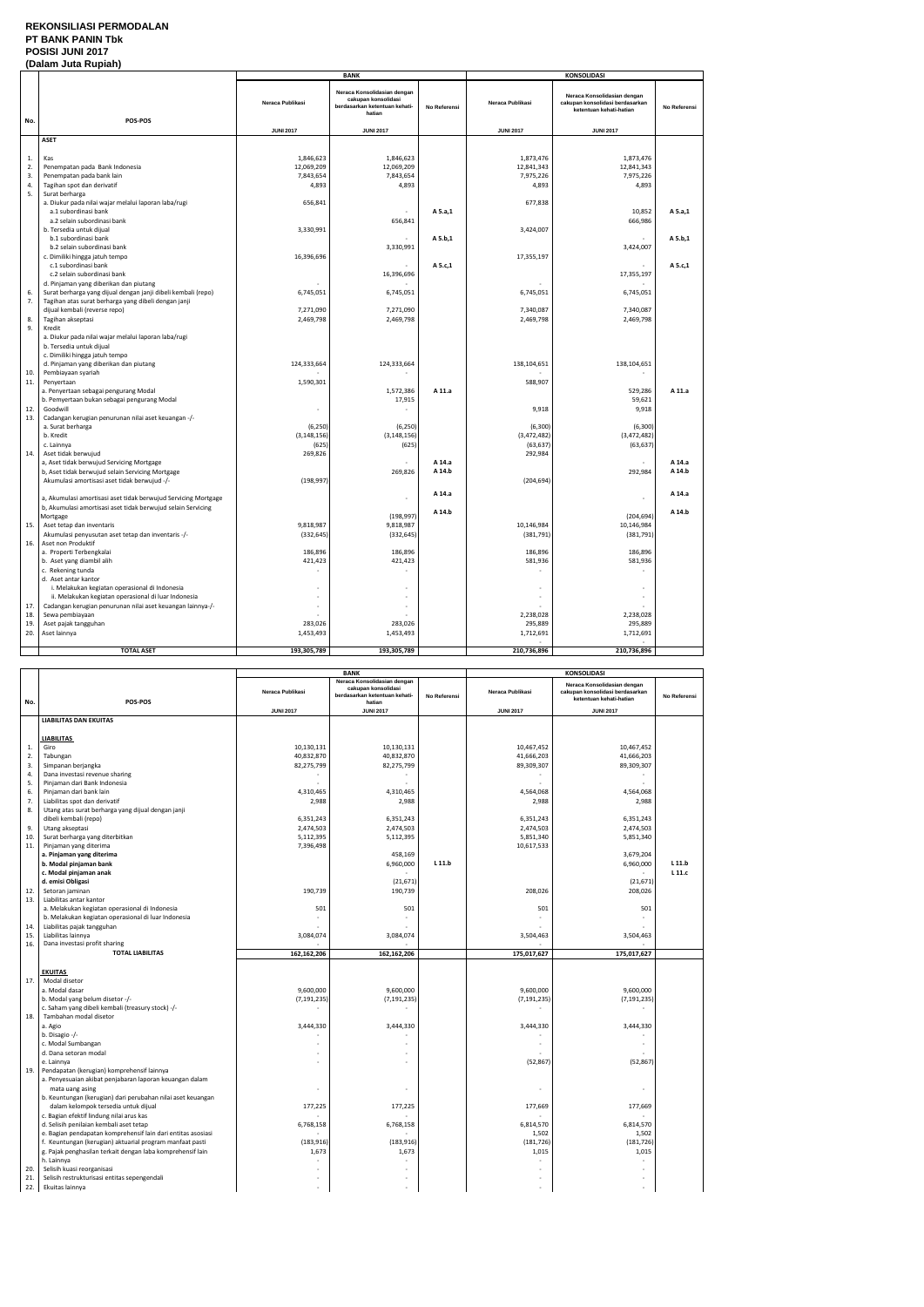### **REKONSILIASI PERMODALAN PT BANK PANIN Tbk POSISI JUNI 2017 (Dalam Juta Rupiah)**

|     | (Dalam Jula Ruplan)                    |                  |                                                                                               |              |                  |                                                                                           |              |  |
|-----|----------------------------------------|------------------|-----------------------------------------------------------------------------------------------|--------------|------------------|-------------------------------------------------------------------------------------------|--------------|--|
|     |                                        |                  | <b>BANK</b>                                                                                   |              |                  | <b>KONSOLIDASI</b>                                                                        |              |  |
| No. | <b>POS-POS</b>                         | Neraca Publikasi | Neraca Konsolidasian dengan<br>cakupan konsolidasi<br>berdasarkan ketentuan kehati-<br>hatian | No Referensi | Neraca Publikasi | Neraca Konsolidasian dengan<br>cakupan konsolidasi berdasarkan<br>ketentuan kehati-hatian | No Referensi |  |
|     |                                        | <b>JUNI 2017</b> | <b>JUNI 2017</b>                                                                              |              | <b>JUNI 2017</b> | <b>JUNI 2017</b>                                                                          |              |  |
| 23. | Cadangan                               |                  |                                                                                               |              |                  |                                                                                           |              |  |
|     | a. Cadangan umum                       | 17,106,501       | 17,106,501                                                                                    |              | 17,443,467       | 17,443,467                                                                                |              |  |
|     | b. Cadangan tujuan                     | 140,000          | 140,000                                                                                       |              | 140,000          | 140,000                                                                                   |              |  |
| 24. | Laba rugi                              |                  |                                                                                               |              |                  |                                                                                           |              |  |
|     | a. Tahun-tahun lalu                    |                  |                                                                                               |              | 1,448,015        | 1,448,015                                                                                 |              |  |
|     | b. Tahun berjalan                      | 1,280,847        | 1,280,847                                                                                     |              | 1,339,750        | 1,339,750                                                                                 |              |  |
|     | TOTAL EKUITAS YANG DAPAT DIATRIBUSIKAN |                  |                                                                                               |              |                  |                                                                                           |              |  |
|     | <b>KEPADA PEMILIK</b>                  | 31,143,583       | 31,143,583                                                                                    |              | 32,984,490       | 32,984,490                                                                                |              |  |
|     |                                        |                  |                                                                                               |              |                  |                                                                                           |              |  |
|     | 25. Kepentingan non pengendali         |                  |                                                                                               |              | 2,734,779        |                                                                                           |              |  |
|     | a. Kepentingan non pengendali Bank     |                  |                                                                                               |              |                  | 613,816                                                                                   | L.25.a       |  |
|     | a. Kepentingan non pengendali non Bank |                  |                                                                                               |              |                  | 2,120,963                                                                                 |              |  |
|     | <b>TOTAL EKUITAS</b>                   | 31,143,583       | 31,143,583                                                                                    |              | 35,719,269       | 35,719,269                                                                                |              |  |
|     |                                        |                  |                                                                                               |              |                  |                                                                                           |              |  |
|     | TOTAL LIABILITAS DAN EKUITAS           | 193,305,789      | 193,305,789                                                                                   |              | 210,736,896      | 210,736,896                                                                               |              |  |

|     |                                                                                                                                                                                                                                                                                                                                                                                                                                                                                                                                         |                                                                                                                           | <b>BANK</b>                                                                                                                             |              | <b>KONSOLIDASI</b>                                                                                                                  |                                                                                                                     |              |
|-----|-----------------------------------------------------------------------------------------------------------------------------------------------------------------------------------------------------------------------------------------------------------------------------------------------------------------------------------------------------------------------------------------------------------------------------------------------------------------------------------------------------------------------------------------|---------------------------------------------------------------------------------------------------------------------------|-----------------------------------------------------------------------------------------------------------------------------------------|--------------|-------------------------------------------------------------------------------------------------------------------------------------|---------------------------------------------------------------------------------------------------------------------|--------------|
| No. | POS-POS                                                                                                                                                                                                                                                                                                                                                                                                                                                                                                                                 | Neraca Publikasi                                                                                                          | Neraca Konsolidasian dengan<br>cakupan konsolidasi<br>berdasarkan ketentuan kehati-<br>hatian                                           | No Referensi | Neraca Publikasi                                                                                                                    | Neraca Konsolidasian dengan<br>cakupan konsolidasi berdasarkan<br>ketentuan kehati-hatian                           | No Referensi |
|     |                                                                                                                                                                                                                                                                                                                                                                                                                                                                                                                                         | <b>JUNI 2017</b>                                                                                                          | <b>JUNI 2017</b>                                                                                                                        |              | <b>JUNI 2017</b>                                                                                                                    | <b>JUNI 2017</b>                                                                                                    |              |
| Τ.  | <b>TAGIHAN KOMITMEN</b>                                                                                                                                                                                                                                                                                                                                                                                                                                                                                                                 |                                                                                                                           |                                                                                                                                         |              |                                                                                                                                     |                                                                                                                     |              |
|     | 1. Fasilitas Pinjaman yang belum ditarik<br>a. Rupiah<br>b. Valuta asing<br>2. Posisi pembelian spot dan derivatif yang masih berjalan<br>3. Lainnya                                                                                                                                                                                                                                                                                                                                                                                    | ٠<br>3,651,653                                                                                                            | $\overline{\phantom{a}}$<br>3,651,653                                                                                                   |              | 3,651,653                                                                                                                           | 3,651,653                                                                                                           |              |
| П.  | <b>KEWAJIBAN KOMITMEN</b>                                                                                                                                                                                                                                                                                                                                                                                                                                                                                                               |                                                                                                                           |                                                                                                                                         |              |                                                                                                                                     |                                                                                                                     |              |
|     | 1. Fasilitas Kredit Kepada Nasabah yang Belum Ditarik<br>a. BUMN<br>i. committed<br>- Rupiah<br>- Valuta asing<br>ii. Uncommitted<br>- Rupiah<br>- Valuta asing<br>b. Lainnya<br>i. committed<br>ii. Uncommitted<br>2. Fasilitas kredit kepada bank lain yang belum ditarik<br>a. committed<br>i. Rupiah<br>ii. Valuta asing<br>b. uncommitted<br>i. Rupiah<br>ii. Valuta asing<br>3. Irrevocable L/C yang masih berjalan<br>a. L/C luar negeri<br>b. L/C dalam negeri<br>Posisi penjualan spot dan derivatif yang masih berjalan<br>4. | 1,194,999<br>$\mathbf{1}$<br>235,000<br>2,998,250<br>27,526,826<br>6,353,502<br>34,067<br>480,786<br>323,827<br>3,649,393 | 1,194,999<br>-1<br>235,000<br>2,998,250<br>27,526,826<br>6,353,502<br>34,067<br>$\overline{a}$<br>÷,<br>480,786<br>323,827<br>3,649,393 |              | 1,194,999<br>$\mathbf{1}$<br>235,000<br>2,998,250<br>27,477,684<br>6,693,973<br>34,067<br>96,948<br>480,786<br>323,827<br>3,649,393 | 1,194,999<br>235,000<br>2,998,250<br>27,477,684<br>6,693,973<br>34,067<br>96,948<br>480,786<br>323,827<br>3,649,393 |              |
|     | 5. Lainnya                                                                                                                                                                                                                                                                                                                                                                                                                                                                                                                              |                                                                                                                           | $\sim$                                                                                                                                  |              | ÷                                                                                                                                   | $\omega$                                                                                                            |              |
| Ш.  | <b>TAGIHAN KONTINJENSI</b>                                                                                                                                                                                                                                                                                                                                                                                                                                                                                                              |                                                                                                                           |                                                                                                                                         |              |                                                                                                                                     |                                                                                                                     |              |
|     | 1. Garansi yang diterima<br>a. Rupiah<br>b. Valuta Asing<br>2. Pendapatan Bunga dalam Penyelesaian<br>a. Bunga kredit yang diberikan<br>b. Bunga lainnya<br>3. Lainnya                                                                                                                                                                                                                                                                                                                                                                  | ٠<br>÷,<br>637,535<br>٠                                                                                                   | $\sim$<br>÷,<br>637,535<br>$\sim$                                                                                                       |              | 637,873                                                                                                                             | $\overline{a}$<br>ä,<br>637,873<br>÷<br>$\overline{a}$                                                              |              |
|     |                                                                                                                                                                                                                                                                                                                                                                                                                                                                                                                                         |                                                                                                                           |                                                                                                                                         |              |                                                                                                                                     |                                                                                                                     |              |
| IV. | <b>KEWAJIBAN KONTINJENSI</b>                                                                                                                                                                                                                                                                                                                                                                                                                                                                                                            |                                                                                                                           |                                                                                                                                         |              |                                                                                                                                     |                                                                                                                     |              |
|     | 1. Garansi yang Diterima<br>a. Rupiah<br>b. Valuta Asing<br>2. Lainnya                                                                                                                                                                                                                                                                                                                                                                                                                                                                  | 729,049<br>103,340<br>313,793                                                                                             | 729,049<br>103,340<br>313,793                                                                                                           |              | 731,363<br>103,340<br>313,793                                                                                                       | 731,363<br>103,340<br>313,793                                                                                       |              |

|     |                                                                | <b>BANK</b>              |                                                                                               | <b>KONSOLIDASI</b> |                  |                                                                                           |              |
|-----|----------------------------------------------------------------|--------------------------|-----------------------------------------------------------------------------------------------|--------------------|------------------|-------------------------------------------------------------------------------------------|--------------|
| No. | POS-POS                                                        | Neraca Publikasi         | Neraca Konsolidasian dengan<br>cakupan konsolidasi<br>berdasarkan ketentuan kehati-<br>hatian | No Referensi       | Neraca Publikasi | Neraca Konsolidasian dengan<br>cakupan konsolidasi berdasarkan<br>ketentuan kehati-hatian | No Referensi |
|     |                                                                | <b>JUNI 2017</b>         | <b>JUNI 2017</b>                                                                              |                    | <b>JUNI 2017</b> | <b>JUNI 2017</b>                                                                          |              |
|     | PENDAPATAN DAN BEBAN OPERASIONAL                               |                          |                                                                                               |                    |                  |                                                                                           |              |
|     | A. Pendapatan dan Beban Bunga                                  |                          |                                                                                               |                    |                  |                                                                                           |              |
| 1.  | Pendapatan Bunga                                               |                          |                                                                                               |                    |                  |                                                                                           |              |
|     | a. Rupiah                                                      | 7,342,013                | 7,342,013                                                                                     |                    | 8,351,435        | 8,351,435                                                                                 |              |
|     | b. Valuta Asing                                                | 293,238                  | 293,238                                                                                       |                    | 295,577          | 295,577                                                                                   |              |
| 2.  | <b>Beban Bunga</b>                                             |                          |                                                                                               |                    |                  |                                                                                           |              |
|     | a. Rupiah                                                      | 3,941,033                | 3,941,033                                                                                     |                    | 4,398,040        | 4,398,040                                                                                 |              |
|     | b. Valuta Asing                                                | 37,855                   | 37,855                                                                                        |                    | 37,855           | 37,855                                                                                    |              |
|     | Pendapatan (Beban) Bunga Bersih                                | 3,656,363                | 3,656,363                                                                                     |                    | 4,211,117        | 4,211,117                                                                                 |              |
|     |                                                                |                          |                                                                                               |                    |                  |                                                                                           |              |
|     | B. Pendapatan dan Beban Operasional selain Bunga               |                          |                                                                                               |                    |                  |                                                                                           |              |
| 1.  | Pendapatan Operasional selain bunga                            | 753,456                  | 753,456                                                                                       |                    | 920,759          | 920,759                                                                                   |              |
|     | a. Peningkatan nilai wajar aset keuangan (mark to market)      |                          |                                                                                               |                    |                  |                                                                                           |              |
|     | i. Surat berharga                                              | 27,755                   | 27,755                                                                                        |                    | 27,755           | 27,755                                                                                    |              |
|     | ii. Kredit                                                     |                          |                                                                                               |                    |                  |                                                                                           |              |
|     | iii. Spot dan derivatif                                        | 13,031                   | 13,031                                                                                        |                    | 13,031           | 13,031                                                                                    |              |
|     | iv. Aset keuangan lainnya                                      |                          |                                                                                               |                    |                  |                                                                                           |              |
|     |                                                                |                          |                                                                                               |                    |                  |                                                                                           |              |
|     | b. Penurunan nilai wajar kewajiban keuangan (mark to market)   | $\overline{\phantom{a}}$ | ÷,                                                                                            |                    |                  |                                                                                           |              |
|     | c. Keuntungan penjualan aset keuangan                          |                          |                                                                                               |                    |                  |                                                                                           |              |
|     | i. Surat berharga                                              | 69,860                   | 69,860                                                                                        |                    | 69,860           | 69,860                                                                                    |              |
|     | ii. Kredit                                                     |                          |                                                                                               |                    |                  |                                                                                           |              |
|     | iii. Aset keuangan lainnya                                     |                          |                                                                                               |                    |                  |                                                                                           |              |
|     | d. Keuntungan transaksi spot dan derivatif (realised)          | 24,148                   | 24,148                                                                                        |                    | 24,148           | 24,148                                                                                    |              |
|     | e. Keuntungan dari penyertaan dengan equity method             |                          |                                                                                               |                    | 34,903           | 34,903                                                                                    |              |
|     | f. Dividen                                                     | 40,753                   | 40,753                                                                                        |                    | 3,169            | 3,169                                                                                     |              |
|     | g. Komisi/provisi/fee dan administrasi                         | 238,199                  | 238,199                                                                                       |                    | 333,735          | 333,735                                                                                   |              |
|     | h. Pemulihan atas cadangan kerugian penurunan nilai            | 10,827                   | 10,827                                                                                        |                    | 23,046           | 23,046                                                                                    |              |
|     | i. Pendapatan lainnya                                          | 328,883                  | 328,883                                                                                       |                    | 391,112          | 391,112                                                                                   |              |
|     |                                                                |                          |                                                                                               |                    |                  |                                                                                           |              |
| 2.  | Beban Operasional selain Bunga                                 | 2,734,834                | 2,734,834                                                                                     |                    | 3,326,367        | 3,326,367                                                                                 |              |
|     | a. Penurunan nilai wajar aset keuangan (mark to market)        |                          |                                                                                               |                    |                  |                                                                                           |              |
|     | i. Surat berharga                                              | 912                      | 912                                                                                           |                    | 1,242            | 1,242                                                                                     |              |
|     | ii. Kredit                                                     |                          | ÷                                                                                             |                    |                  | ÷                                                                                         |              |
|     | iii. Spot dan derivatif                                        | 48                       | 48                                                                                            |                    | 48               | 48                                                                                        |              |
|     | iv. Aset keuangan lainnya                                      |                          | $\sim$                                                                                        |                    |                  |                                                                                           |              |
|     | b. Peningkatan nilai wajar kewajiban keuangan (mark to market) |                          | $\overline{\phantom{a}}$                                                                      |                    |                  | $\sim$                                                                                    |              |
|     | c. Kerugian penjualan aset keuangan                            |                          |                                                                                               |                    |                  |                                                                                           |              |
|     | i. Surat berharga                                              | 34                       | 34                                                                                            |                    | 101              | 101                                                                                       |              |
|     | ii. Kredit                                                     |                          |                                                                                               |                    |                  |                                                                                           |              |
|     | iii. Aset Keuangan Lainnya                                     |                          |                                                                                               |                    |                  |                                                                                           |              |
|     | d. Kerugian transaksi spot dan derivatif (realised)            | 15,073                   | 15,073                                                                                        |                    | 15,073           | 15,073                                                                                    |              |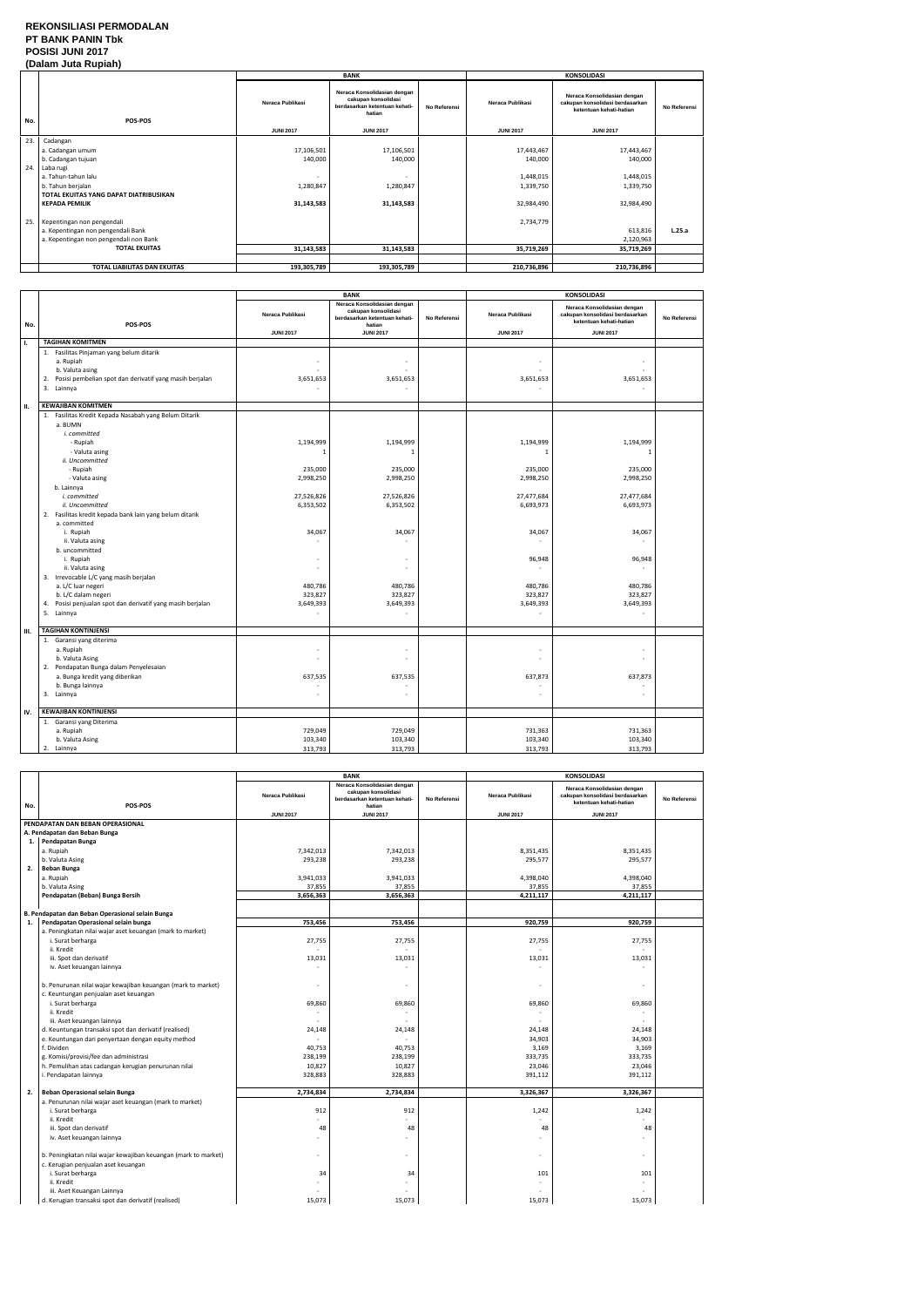### **REKONSILIASI PERMODALAN PT BANK PANIN Tbk POSISI JUNI 2017**

| (Dalam Juta Rupiah) |                                                                                                     |                          |                                                                                               |              |                          |                                                                                           |              |
|---------------------|-----------------------------------------------------------------------------------------------------|--------------------------|-----------------------------------------------------------------------------------------------|--------------|--------------------------|-------------------------------------------------------------------------------------------|--------------|
|                     |                                                                                                     |                          | <b>BANK</b>                                                                                   |              |                          | <b>KONSOLIDASI</b>                                                                        |              |
| No.                 | POS-POS                                                                                             | Neraca Publikasi         | Neraca Konsolidasian dengan<br>cakupan konsolidasi<br>berdasarkan ketentuan kehati-<br>hatian | No Referensi | Neraca Publikasi         | Neraca Konsolidasian dengan<br>cakupan konsolidasi berdasarkan<br>ketentuan kehati-hatian | No Referensi |
|                     |                                                                                                     | <b>JUNI 2017</b>         | <b>JUNI 2017</b>                                                                              |              | <b>JUNI 2017</b>         | <b>JUNI 2017</b>                                                                          |              |
|                     | e. Kerugian penurunan nilai aset keuangan (impairment)                                              |                          |                                                                                               |              |                          |                                                                                           |              |
|                     | i. Surat berharga                                                                                   |                          | $\sim$                                                                                        |              |                          |                                                                                           |              |
|                     | ii. Kredit                                                                                          | 696,310                  | 696,310                                                                                       |              | 904,776                  | 904,776                                                                                   |              |
|                     | iii. Pembiayaan syariah                                                                             |                          | $\sim$                                                                                        |              |                          |                                                                                           |              |
|                     | iv. Aset keuangan lainnya                                                                           |                          | $\sim$                                                                                        |              | 40,753                   | 40,753                                                                                    |              |
|                     | f. kerugian terkait risiko operasional<br>g. Kerugian dari penyertaan dengan equity method          | 103                      | 103                                                                                           |              | 103                      | 103                                                                                       |              |
|                     | h. Komisi, provisi/fee dan administratif                                                            | 4,329                    | 4,329                                                                                         |              | 4,329                    | 4,329                                                                                     |              |
|                     | i. Kerugian penurunan nilai aset lainnya (non keuangan)                                             | 10,663                   | 10,663                                                                                        |              | 10,894                   | 10,894                                                                                    |              |
|                     | j. Beban tenaga kerja                                                                               | 812,109                  | 812,109                                                                                       |              | 989,919                  | 989,919                                                                                   |              |
|                     | k. Beban promosi                                                                                    | 26,691                   | 26,691                                                                                        |              | 38,575                   | 38,575                                                                                    |              |
|                     | I. Beban lainnya<br>Pendapatan (Beban) Operasional selain Bunga Bersih                              | 1,168,562<br>(1,981,378) | 1,168,562<br>(1,981,378)                                                                      |              | 1,320,554<br>(2,405,608) | 1,320,554<br>(2,405,608)                                                                  |              |
|                     | LABA (RUGI) OPERASIONAL                                                                             | 1,674,985                | 1,674,985                                                                                     |              | 1,805,509                | 1,805,509                                                                                 |              |
|                     |                                                                                                     |                          |                                                                                               |              |                          |                                                                                           |              |
|                     | PENDAPATAN DAN BEBAN NON OPERASIONAL                                                                |                          |                                                                                               |              |                          |                                                                                           |              |
| 1.                  | Keuntungan (kerugian) penjualan aset tetap dan inventaris                                           | 18                       | 18                                                                                            |              | (595)                    | (595)                                                                                     |              |
| 2.                  | Keuntungan (kerugian) penjabaran transaksi valuta asing                                             | (491)                    | (491)                                                                                         |              | (1,039)                  | (1,039)                                                                                   |              |
| 3.                  | Pendapatan (beban) non operasional lainnya                                                          | 12,127                   | 12,127                                                                                        |              | 40,334                   | 40,334                                                                                    |              |
|                     | LABA (RUGI) NON OPERASIONAL                                                                         | 11,654                   | 11,654                                                                                        |              | 38,700                   | 38,700                                                                                    |              |
|                     |                                                                                                     |                          |                                                                                               |              |                          |                                                                                           |              |
|                     | LABA (RUGI) TAHUN BERJALAN SEBELUM PAJAK                                                            | 1,686,639                | 1,686,639                                                                                     |              | 1,844,209                | 1,844,209                                                                                 |              |
|                     |                                                                                                     |                          |                                                                                               |              |                          |                                                                                           |              |
|                     | Pajak penghasilan<br>a. Taksiran pajak tahun berjalan                                               | (379, 876)               | (379, 876)                                                                                    |              | (423, 364)               | (423, 364)                                                                                |              |
|                     | b. Pendapatan (beban) pajak tangguhan                                                               | (25, 916)                | (25, 916)                                                                                     |              | (21, 633)                | (21, 633)                                                                                 |              |
|                     |                                                                                                     |                          |                                                                                               |              |                          |                                                                                           |              |
|                     | LABA (RUGI) TAHUN BERJALAN SETELAH PAJAK BERSIH                                                     | 1,280,847                | 1,280,847                                                                                     |              | 1,399,212                | 1,399,212                                                                                 |              |
|                     |                                                                                                     |                          |                                                                                               |              |                          |                                                                                           |              |
|                     | PENGHASILAN KOMPREHENSIF LAIN<br>1. Pos-pos yang tidak akan direklasifikasi ke laba rugi            |                          |                                                                                               |              |                          |                                                                                           |              |
|                     | a. Keuntungan revaluasi aset tetap                                                                  | (24, 629)                | (24, 629)                                                                                     |              | (24, 582)                | (24, 582)                                                                                 |              |
|                     | b. Keuntungan (kerugian) aktuarial program manfaat pasti                                            |                          |                                                                                               |              |                          |                                                                                           |              |
|                     |                                                                                                     |                          |                                                                                               |              |                          |                                                                                           |              |
|                     | c. Bagian pendapatan komprehensif lain dari entitas asosiasi                                        |                          |                                                                                               |              | (766)                    | (766)                                                                                     |              |
|                     | d. Lainnya<br>e. Pajak penghasilan terkait pos-pos yang tidak akan                                  | $\overline{\phantom{a}}$ | $\overline{a}$                                                                                |              |                          |                                                                                           |              |
|                     | direklasifikasi ke laba rugi                                                                        | ٠                        | ٠                                                                                             |              |                          | $\overline{\phantom{a}}$                                                                  |              |
|                     | 2. Pos-pos yang akan direklasifikasi ke laba rugi                                                   |                          |                                                                                               |              |                          |                                                                                           |              |
|                     | a. Penyesuaian akibat penjabaran laporan keuangan dalam mata                                        |                          |                                                                                               |              |                          |                                                                                           |              |
|                     | uang asing                                                                                          |                          |                                                                                               |              |                          |                                                                                           |              |
|                     | b. Keuntungan (kerugian) dari perubahan nilai aset keuangan<br>dalam kelompok tersedia untuk dijual |                          |                                                                                               |              |                          |                                                                                           |              |
|                     | c. Bagian efektif lindung nilai arus kas                                                            | 73,721                   | 73,721                                                                                        |              | 74,468                   | 74,468                                                                                    |              |
|                     | d. Lainnya                                                                                          |                          |                                                                                               |              |                          |                                                                                           |              |
|                     | e. Pajak penghasilan terkait pos-pos yang akan direklasifikasi ke                                   |                          |                                                                                               |              |                          |                                                                                           |              |
|                     | laba rugi                                                                                           | (18, 430)                | (18, 430)                                                                                     |              | (18, 616)                | (18, 616)                                                                                 |              |
|                     | PENGHASILAN KOMPREHENSIF LAIN TAHUN BERJALAN - NET<br>PAJAK PENGHASILAN TERKAIT                     | 30,662                   | 30,662                                                                                        |              | 30,504                   | 30,504                                                                                    |              |
|                     |                                                                                                     |                          |                                                                                               |              |                          |                                                                                           |              |
|                     | TOTAL LABA KOMPREHENSIF TAHUN BERJALAN                                                              | 1,311,509                | 1,311,509                                                                                     |              | 1,429,716                | 1,429,716                                                                                 |              |
|                     |                                                                                                     |                          |                                                                                               |              |                          |                                                                                           |              |
|                     | Laba yang dapat diatribusikan kepada:                                                               |                          |                                                                                               |              |                          |                                                                                           |              |
|                     | PEMILIK                                                                                             | 1,280,847                | 1,280,847                                                                                     |              | 1,339,750                | 1,339,750                                                                                 |              |
|                     | KEPENTINGAN NON PENGENDALI<br>TOTAL LABA TAHUN BERJALAN                                             | 1,280,847                | 1,280,847                                                                                     |              | 59,462<br>1,399,212      | 59,462<br>1,399,212                                                                       |              |
|                     |                                                                                                     |                          |                                                                                               |              |                          |                                                                                           |              |
|                     |                                                                                                     |                          |                                                                                               |              |                          |                                                                                           |              |
|                     | Total Penghasilan Komprehensif yang dapat diatribusikan kepada:                                     |                          |                                                                                               |              |                          |                                                                                           |              |
|                     | PEMILIK                                                                                             | 1,311,509                | 1,311,509                                                                                     |              | 1,371,155                | 1,371,155                                                                                 |              |
|                     | <b>KEPENTINGAN NON PENGENDALI</b><br>TOTAL PENGHASILAN KOMPREHENSIF TAHUN BERJALAN                  | 1,311,509                | 1,311,509                                                                                     |              | 58,561<br>1,429,716      | 58,561<br>1,429,716                                                                       |              |
|                     |                                                                                                     |                          |                                                                                               |              |                          |                                                                                           |              |
|                     | TRANSFER LABA (RUGI) KE KANTOR PUSAT                                                                | ٠                        | $\sim$                                                                                        |              |                          | ÷,                                                                                        |              |
|                     |                                                                                                     |                          |                                                                                               |              |                          |                                                                                           |              |
|                     | <b>DIVIDEN</b>                                                                                      | $\overline{\phantom{a}}$ | $\overline{\phantom{a}}$                                                                      |              |                          | ä,                                                                                        |              |
|                     | LABA BERSIH PER SAHAM                                                                               | 53.17                    | 53.17                                                                                         |              | 55.62                    | 55.62                                                                                     |              |
|                     |                                                                                                     |                          |                                                                                               |              |                          |                                                                                           |              |
|                     |                                                                                                     |                          |                                                                                               |              |                          |                                                                                           |              |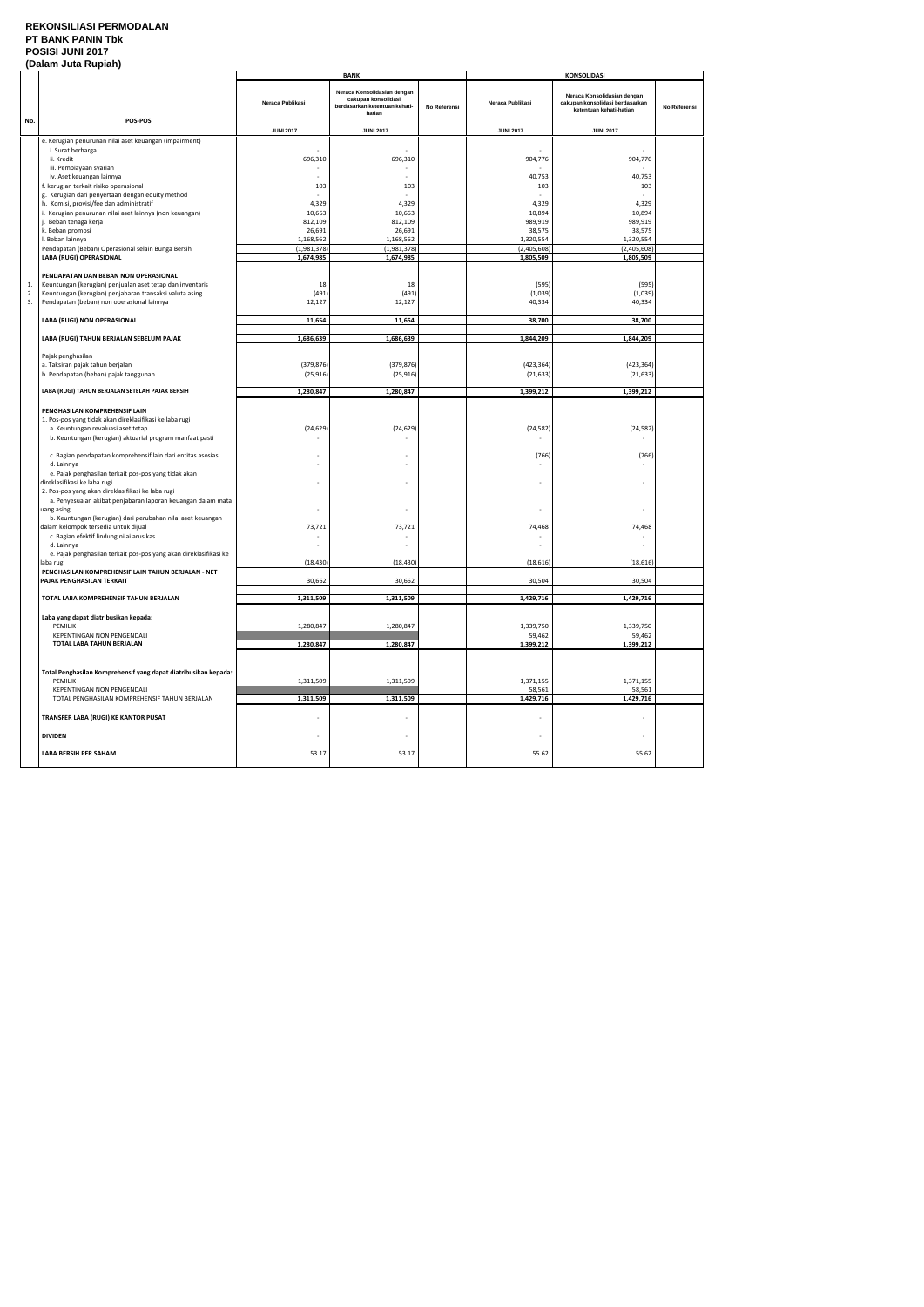|                 | Saham                                                                                |                               |  |  |  |
|-----------------|--------------------------------------------------------------------------------------|-------------------------------|--|--|--|
| No              | Pertanyaan                                                                           | Jawaban                       |  |  |  |
| $\mathbf 1$     | Penerbit                                                                             | PT Bank Panin Tbk.            |  |  |  |
| 2               | Nomor identifikasi                                                                   | 1 sd 24.087.645.998           |  |  |  |
| 3               | Hukum yang digunakan                                                                 | Hukum Indonesia               |  |  |  |
|                 | Perlakuan instrumen berdasarkan ketentuan KPMM                                       |                               |  |  |  |
| 4               | Pada saat masa transisi                                                              | N/A                           |  |  |  |
| 5               | Setelah masa transisi                                                                | CET1                          |  |  |  |
| 6               | Apakah instrumen eligible untuk Solo/Group atau Group dan Solo                       | Grup, Solo                    |  |  |  |
| $\overline{7}$  | Jenis instrumen                                                                      | Saham Biasa                   |  |  |  |
| 8               | Jumlah yang diakui dalam perhitungan KPMM                                            | 2,408,765                     |  |  |  |
| 9               | Nilai Par dari instrumen                                                             | 2,408,765                     |  |  |  |
| 10              | Klasifikasi akuntansi                                                                | Ekuitas                       |  |  |  |
| $\overline{11}$ | Tanggal penerbitan                                                                   | 29/12/1982                    |  |  |  |
| 12              | Tidak ada jatuh tempo (perpetual) atau dengan jatuh tempo                            | Perpetual                     |  |  |  |
| 13              | Tanggal jatuh tempo                                                                  | Tidak ada tanggal jatuh tempo |  |  |  |
| 14              | Eksekusi Call Option atas persetujuan pengawas Bank                                  | Tidak                         |  |  |  |
| $\overline{15}$ | Tanggal call option, jumlah penarikan dan persyaratan call option lainnya (bila ada) | N/A                           |  |  |  |
| 16              | Subsequent call option                                                               | N/A                           |  |  |  |
|                 | Kupon/deviden                                                                        |                               |  |  |  |
| 17              | Fixed atau floating                                                                  | Floating                      |  |  |  |
| $\overline{18}$ | Tingkat dari kupon rate atau index lain yang menjadi acuan                           | N/A                           |  |  |  |
| $\overline{19}$ | Ada atau tidaknya dividend stopper                                                   | Tidak                         |  |  |  |
| 20              | Fully discretionary; partial or mandatory                                            | <b>FD</b>                     |  |  |  |
| 21              | Apakah terdapat fitur step up atau insentif lain                                     | Tidak                         |  |  |  |
| 22              | Noncumulative atau cumulative                                                        | Noncumulative                 |  |  |  |
| $\overline{23}$ | Convertible atau non-convertible                                                     | Non Convertible               |  |  |  |
| $\overline{24}$ | Jika convertible, sebutkan trigger point-nya                                         | N/A                           |  |  |  |
| 25              | Jika convertible, apakah seluruh atau sebagian                                       | N/A                           |  |  |  |
| 26              | Jika dikonversi, bagaimana rate konversinya                                          | N/A                           |  |  |  |
| 27              | Jika dikonversi, apakah mandatory atau optional                                      | N/A                           |  |  |  |
| $\overline{28}$ | Jika dikonversi, sebutkan jenis instrumen konversinya                                | N/A                           |  |  |  |
| $\overline{29}$ | Jika dikonversi, sebutkan issuer of instrument it converts into                      | N/A                           |  |  |  |
| 30              | Fitur Write-down                                                                     | Tidak                         |  |  |  |
| 31              | Jika terjadi write-down, sebutkan trigger-nya                                        | N/A                           |  |  |  |
| $\overline{32}$ | Jika terjadi write-down, apakah penuh atau sebagian                                  | N/A                           |  |  |  |
| $\overline{33}$ | Jika terjadi write-down, permanent atau temporer                                     | N/A                           |  |  |  |
| $\overline{34}$ | Jika terjadi write down temporer, jelaskan mekanisme write-up                        | N/A                           |  |  |  |
| 35              | Hierarki instrumen pada saat likuidasi                                               | Urutan terakhir (Junior)      |  |  |  |
| 36              | Apakah terdapat fitur yang non-complaint                                             | Tidak                         |  |  |  |
| $\overline{37}$ | Jika Ya, jelaskan fitur yang non-complaint                                           | N/A                           |  |  |  |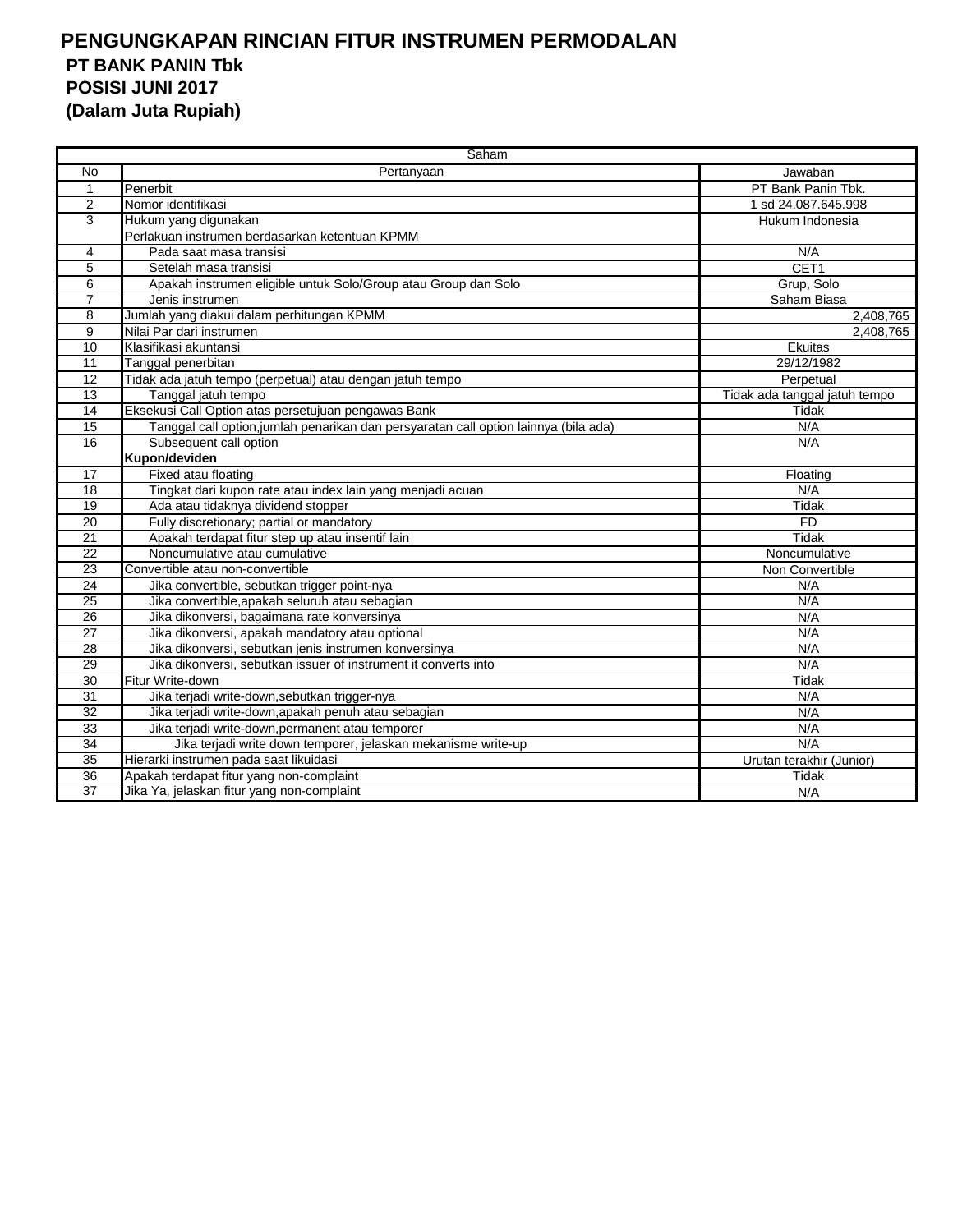|                 | Obligasi Subordinasi III                                                             |                            |
|-----------------|--------------------------------------------------------------------------------------|----------------------------|
| No              | Pertanyaan                                                                           | Jawaban                    |
| $\mathbf{1}$    | Penerbit                                                                             | PT Bank Panin Tbk.         |
| $\overline{2}$  | Nomor identifikasi                                                                   | IDA000046106               |
| 3               | Hukum yang digunakan                                                                 | Hukum Indonesia            |
|                 | Perlakuan instrumen berdasarkan ketentuan KPMM                                       |                            |
| 4               | Pada saat masa transisi                                                              | N/A                        |
| 5               | Setelah masa transisi                                                                | T <sub>2</sub>             |
| 6               | Apakah instrumen eligible untuk Solo/Group atau Group dan Solo                       | Group, Solo                |
| $\overline{7}$  | Jenis instrumen                                                                      | Surat berharga subordinasi |
| 8               | Jumlah yang diakui dalam perhitungan KPMM                                            | 205,000                    |
| 9               | Nilai Par dari instrumen                                                             | 2,460,000                  |
| 10              | Klasifikasi akuntansi                                                                | Ekuitas                    |
| 11              | Tanggal penerbitan                                                                   | 9/11/2010                  |
| 12              | Tidak ada jatuh tempo (perpetual) atau dengan jatuh tempo                            | Dengan Jatuh Tempo         |
| $\overline{13}$ | Tanggal jatuh tempo                                                                  | 9/11/2017                  |
| 14              | Eksekusi Call Option atas persetujuan pengawas Bank                                  | Tidak                      |
| $\overline{15}$ | Tanggal call option, jumlah penarikan dan persyaratan call option lainnya (bila ada) | N/A                        |
| 16              | Subsequent call option                                                               | N/A                        |
|                 | Kupon/deviden                                                                        |                            |
| 17              | Fixed atau floating                                                                  | Fixed                      |
| 18              | Tingkat dari kupon rate atau index lain yang menjadi acuan                           | 10,50%                     |
| 19              | Ada atau tidaknya dividend stopper                                                   | <b>Tidak</b>               |
| 20              | Fully discretionary; partial or mandatory                                            | Mandatory                  |
| 21              | Apakah terdapat fitur step up atau insentif lain                                     | Tidak                      |
| $\overline{22}$ | Noncumulative atau cumulative                                                        | Cumulative                 |
| $\overline{23}$ | Convertible atau non-convertible                                                     | Non-convertible            |
| 24              | Jika convertible, sebutkan trigger point-nya                                         | N/A                        |
| 25              | Jika convertible, apakah seluruh atau sebagian                                       | N/A                        |
| 26              | Jika dikonversi, bagaimana rate konversinya                                          | N/A                        |
| 27              | Jika dikonversi, apakah mandatory atau optional                                      | N/A                        |
| 28              | Jika dikonversi, sebutkan jenis instrumen konversinya                                | N/A                        |
| 29              | Jika dikonversi, sebutkan issuer of instrument it converts into                      | N/A                        |
| $\overline{30}$ | Fitur Write-down                                                                     | <b>Tidak</b>               |
| $\overline{31}$ | Jika terjadi write-down, sebutkan trigger-nya                                        | N/A                        |
| 32              | Jika terjadi write-down, apakah penuh atau sebagian                                  | N/A                        |
| 33              | Jika terjadi write-down, permanent atau temporer                                     | N/A                        |
| 34              | Jika terjadi write down temporer, jelaskan mekanisme write-up                        | N/A                        |
| 35              | Hierarki instrumen pada saat likuidasi                                               | Junior/Subordinasi         |
| $\overline{36}$ | Apakah terdapat fitur yang non-complaint                                             | Tidak                      |
| 37              | Jika Ya, jelaskan fitur yang non-complaint                                           | N/A                        |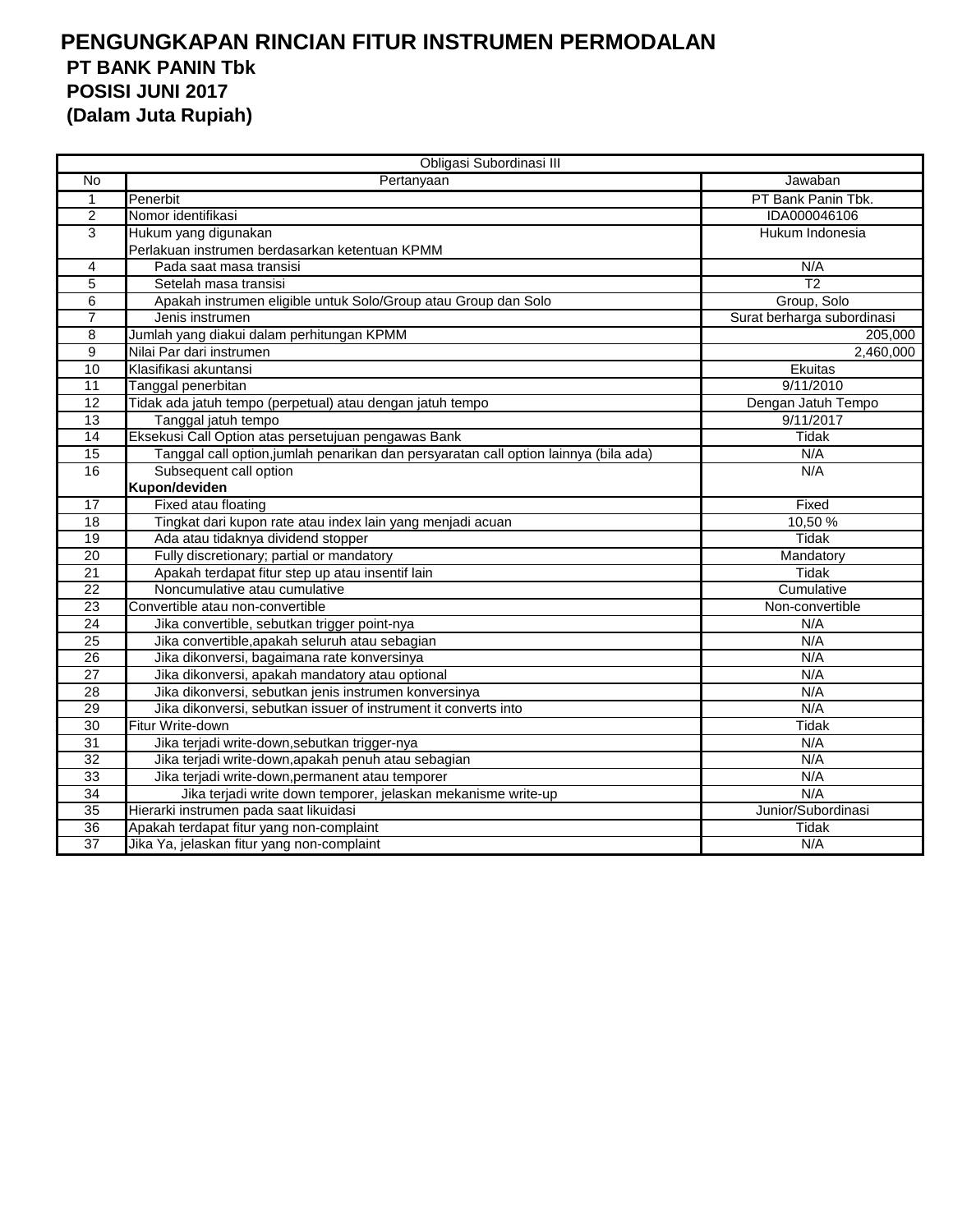|                 | Obligasi Subordinasi Berkelanjutan I                                                 |                            |
|-----------------|--------------------------------------------------------------------------------------|----------------------------|
| No              | Pertanyaan                                                                           | Jawaban                    |
| $\mathbf{1}$    | Penerbit                                                                             | PT Bank Panin Tbk.         |
| $\overline{2}$  | Nomor identifikasi                                                                   | IDA000056105               |
| 3               | Hukum yang digunakan                                                                 | Hukum Indonesia            |
|                 | Perlakuan instrumen berdasarkan ketentuan KPMM                                       |                            |
| 4               | Pada saat masa transisi                                                              | N/A                        |
| $\overline{5}$  | Setelah masa transisi                                                                | $\overline{12}$            |
| 6               | Apakah instrumen eligible untuk Solo/Group atau Group dan Solo                       | Group, Solo                |
| $\overline{7}$  | Jenis instrumen                                                                      | Surat berharga subordinasi |
| 8               | Jumlah yang diakui dalam perhitungan KPMM                                            | 1,000,000                  |
| 9               | Nilai Par dari instrumen                                                             | 2,000,000                  |
| 10              | Klasifikasi akuntansi                                                                | Ekuitas                    |
| 11              | Tanggal penerbitan                                                                   | 20/12/2012                 |
| 12              | Tidak ada jatuh tempo (perpetual) atau dengan jatuh tempo                            | Dengan Jatuh Tempo         |
| 13              | Tanggal jatuh tempo                                                                  | 20/12/2019                 |
| 14              | Eksekusi Call Option atas persetujuan pengawas Bank                                  | Tidak                      |
| 15              | Tanggal call option, jumlah penarikan dan persyaratan call option lainnya (bila ada) | N/A                        |
| 16              | Subsequent call option                                                               | N/A                        |
|                 | Kupon/deviden                                                                        |                            |
| 17              | Fixed atau floating                                                                  | Fixed                      |
| 18              | Tingkat dari kupon rate atau index lain yang menjadi acuan                           | 9,40%                      |
| 19              | Ada atau tidaknya dividend stopper                                                   | <b>Tidak</b>               |
| $\overline{20}$ | Fully discretionary; partial or mandatory                                            | Mandatory                  |
| 21              | Apakah terdapat fitur step up atau insentif lain                                     | <b>Tidak</b>               |
| $\overline{22}$ | Noncumulative atau cumulative                                                        | Cumulative                 |
| 23              | Convertible atau non-convertible                                                     | Tidak                      |
| 24              | Jika convertible, sebutkan trigger point-nya                                         | N/A                        |
| 25              | Jika convertible, apakah seluruh atau sebagian                                       | N/A                        |
| 26              | Jika dikonversi, bagaimana rate konversinya                                          | N/A                        |
| $\overline{27}$ | Jika dikonversi, apakah mandatory atau optional                                      | N/A                        |
| 28              | Jika dikonversi, sebutkan jenis instrumen konversinya                                | N/A                        |
| 29              | Jika dikonversi, sebutkan issuer of instrument it converts into                      | N/A                        |
| 30              | Fitur Write-down                                                                     | <b>Tidak</b>               |
| 31              | Jika terjadi write-down, sebutkan trigger-nya                                        | N/A                        |
| $\overline{32}$ | Jika terjadi write-down, apakah penuh atau sebagian                                  | N/A                        |
| 33              | Jika terjadi write-down, permanent atau temporer                                     | N/A                        |
| 34              | Jika terjadi write down temporer, jelaskan mekanisme write-up                        | N/A                        |
| 35              | Hierarki instrumen pada saat likuidasi                                               | Junior/Subordinasi         |
| 36              | Apakah terdapat fitur yang non-complaint                                             | Tidak                      |
| 37              | Jika Ya, jelaskan fitur yang non-complaint                                           | N/A                        |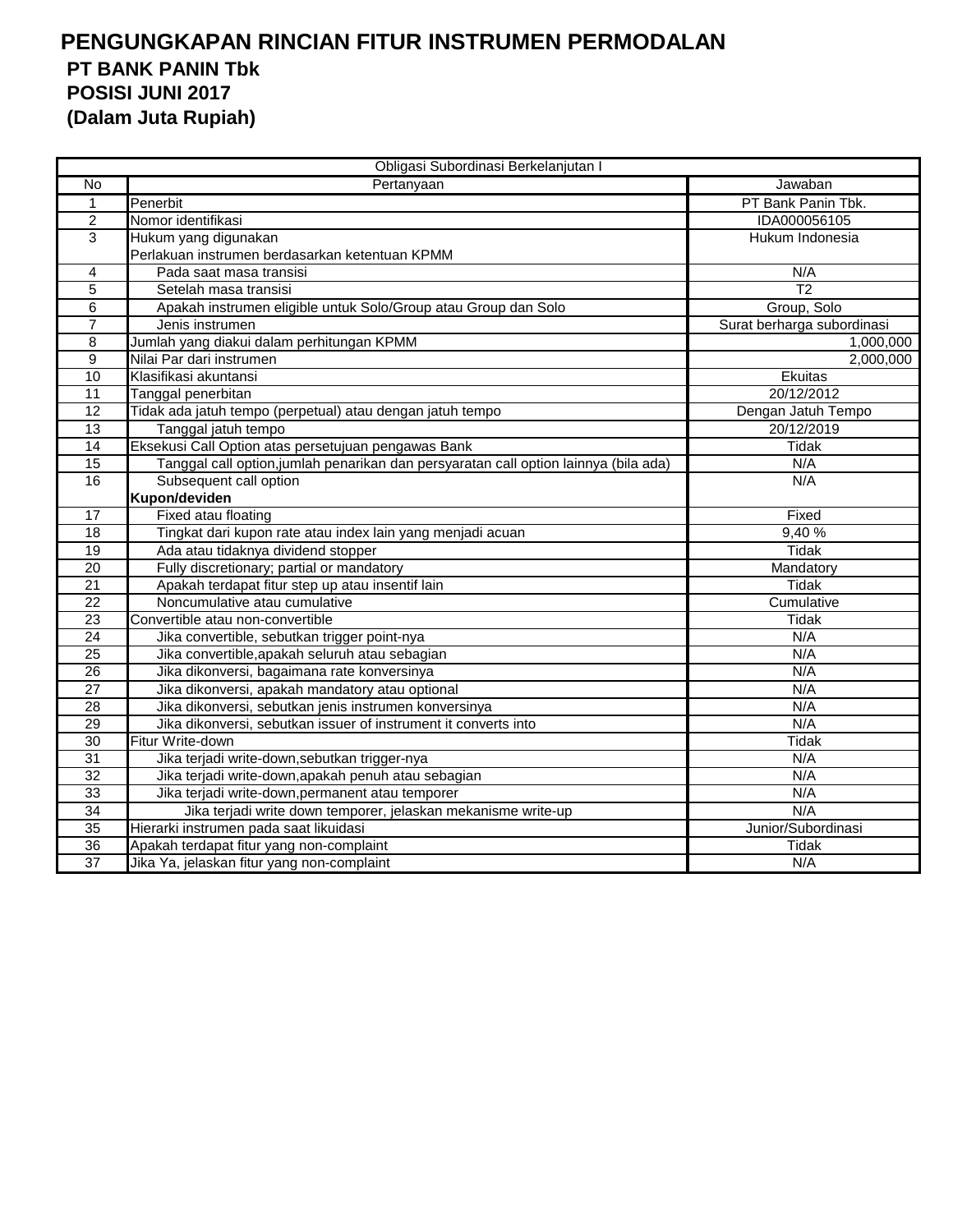| Obligasi Subordinasi Berkelanjutan II tahap I |                                                                                      |                                                       |  |
|-----------------------------------------------|--------------------------------------------------------------------------------------|-------------------------------------------------------|--|
| $\overline{N}$                                | Pertanyaan                                                                           | Jawaban                                               |  |
| $\mathbf{1}$                                  | Penerbit                                                                             | PT Bank Panin Tbk.                                    |  |
| $\overline{c}$                                | Nomor identifikasi                                                                   | IDA000074009                                          |  |
| 3                                             | Hukum yang digunakan                                                                 | Hukum Indonesia                                       |  |
|                                               | Perlakuan instrumen berdasarkan ketentuan KPMM                                       |                                                       |  |
| 4                                             | Pada saat masa transisi                                                              | N/A                                                   |  |
| 5                                             | Setelah masa transisi                                                                | T <sub>2</sub>                                        |  |
| 6                                             | Apakah instrumen eligible untuk Solo/Group atau Group dan Solo                       | Group, Solo                                           |  |
| 7                                             | Jenis instrumen                                                                      | Surat berharga subordinasi                            |  |
| 8                                             | Jumlah yang diakui dalam perhitungan KPMM                                            | 100,000                                               |  |
| 9                                             | Nilai Par dari instrumen                                                             | 100.000                                               |  |
| 10                                            | Klasifikasi akuntansi                                                                | Ekuitas                                               |  |
| 11                                            | Tanggal penerbitan                                                                   | 28/06/2016                                            |  |
| 12                                            | Tidak ada jatuh tempo (perpetual) atau dengan jatuh tempo                            | Dengan Jatuh Tempo                                    |  |
| 13                                            | Tanggal jatuh tempo                                                                  | 28/06/2023                                            |  |
| 14                                            | Eksekusi Call Option atas persetujuan pengawas Bank                                  | Tidak                                                 |  |
| 15                                            | Tanggal call option, jumlah penarikan dan persyaratan call option lainnya (bila ada) | N/A                                                   |  |
| 16                                            | Subsequent call option                                                               | N/A                                                   |  |
|                                               | Kupon/deviden                                                                        |                                                       |  |
| 17                                            | Fixed atau floating                                                                  | Fixed                                                 |  |
| 18                                            | Tingkat dari kupon rate atau index lain yang menjadi acuan                           | 9.60%                                                 |  |
| 19                                            | Ada atau tidaknya dividend stopper                                                   | Tidak                                                 |  |
| 20                                            | Fully discretionary; partial or mandatory                                            | Mandatory                                             |  |
| 21                                            | Apakah terdapat fitur step up atau insentif lain                                     | Tidak                                                 |  |
| 22                                            | Noncumulative atau cumulative                                                        | Cumulative                                            |  |
| 23                                            | Convertible atau non-convertible                                                     | Convertible                                           |  |
| 24                                            | Jika convertible, sebutkan trigger point-nya                                         | Jika KPMM Bank dibawah nilai minimum dan OJK          |  |
|                                               |                                                                                      | Menetapkan Bahwa Perseroan Berpotensi Terganggu       |  |
|                                               |                                                                                      | Kelangsungan Usahanya (Point Of Non-Viability) Sesuai |  |
|                                               |                                                                                      | Dengan Pasal 19.1.C Peraturan OJK No. 11/POJK.03/2016 |  |
|                                               |                                                                                      | Tanggal 29 Januari 2016                               |  |
| 25                                            | Jika convertible, apakah seluruh atau sebagian                                       | Kemungkinan dikonversi secara penuh atau sebagian     |  |
| 26                                            | Jika dikonversi, bagaimana rate konversinya                                          | Sesuai Prospektus, rate tersebut belum ditentukan     |  |
| $\overline{27}$                               | Jika dikonversi, apakah mandatory atau optional                                      | Mandatory                                             |  |
| 28                                            | Jika dikonversi, sebutkan jenis instrumen konversinya                                | CET <sub>1</sub>                                      |  |
| 29                                            | Jika dikonversi, sebutkan issuer of instrument it converts into                      | PT Bank Panin Tbk.                                    |  |
| 30                                            | Fitur Write-down                                                                     | Ya                                                    |  |
| 31                                            | Jika terjadi write-down, sebutkan trigger-nya                                        | Jika KPMM Bank dibawah nilai minimum dan OJK          |  |
|                                               |                                                                                      | Menetapkan Bahwa Perseroan Berpotensi Terganggu       |  |
|                                               |                                                                                      | Kelangsungan Usahanya (Point Of Non-Viability) Sesuai |  |
|                                               |                                                                                      | Dengan Pasal 19.1.C Peraturan OJK No. 11/POJK.03/2016 |  |
|                                               |                                                                                      | Tanggal 29 Januari 2016                               |  |
|                                               |                                                                                      |                                                       |  |
| 32                                            | Jika terjadi write-down, apakah penuh atau sebagian                                  | Kemungkinan di write down sebagian                    |  |
| 33                                            | Jika terjadi write-down, permanent atau temporer                                     | Permanen                                              |  |
| 34                                            | Jika terjadi write down temporer, jelaskan mekanisme write-up                        | N/A                                                   |  |
| 35                                            | Hierarki instrumen pada saat likuidasi                                               | Junior/Subordinasi                                    |  |
| 36                                            | Apakah terdapat fitur yang non-complaint                                             | Tidak                                                 |  |
| 37                                            | Jika Ya, jelaskan fitur yang non-complaint                                           | N/A                                                   |  |